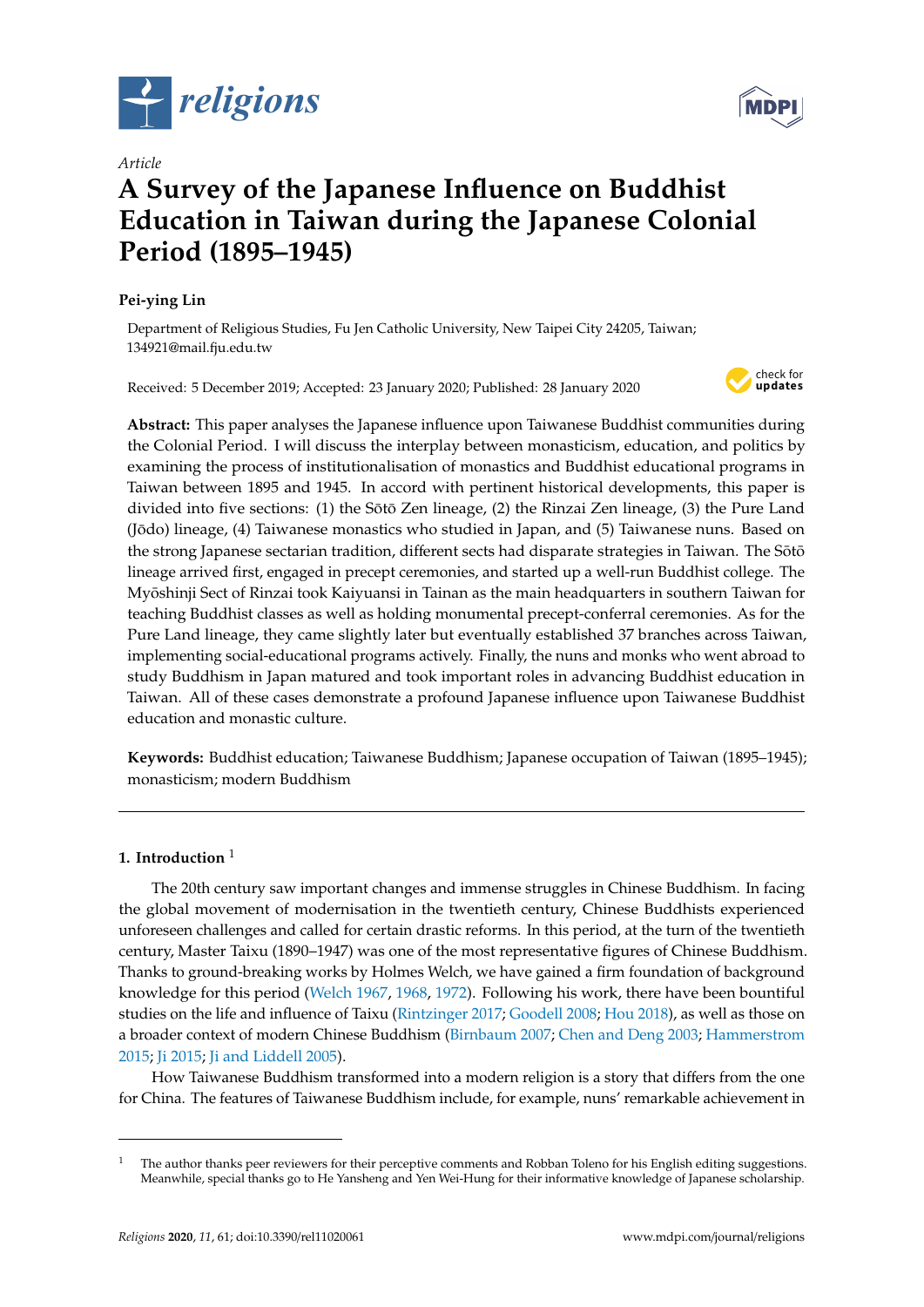the 21st century and the flourishing of Buddhist NGOs in Taiwan, such as the Ciji (Tsu Chi) Foundation.<sup>2</sup> This is because Taiwan went through turbulent periods under the rule of the Japanese colony and the Nationalist Party, successively. It is difficult to make an overarching statement of the development of Taiwanese Buddhism without considering the different historical periods. The period of Japanese occupation, in particular, situated between the major shift from late imperial China and the modern period, prepared Taiwan for significant Buddhist reforms afterward, and hence was a crucial stage in Taiwanese Buddhism.

There are ample topical studies on the history of Taiwanese Buddhism during the Japanese colonial period, as well as on various aspects of the interaction between social-political situations and Taiwanese religions [\(Jiang](#page-13-4) [2001;](#page-13-4) [Jones](#page-13-5) [1999;](#page-13-5) [Kan](#page-13-6) [1999;](#page-13-6) [Kan](#page-13-7) [2014a;](#page-13-7) [Li](#page-13-8) [1999;](#page-13-8) [Li](#page-13-9) [2016;](#page-13-9) [Minowa](#page-13-10) [2003;](#page-13-10) [Minowa](#page-13-11) [2006;](#page-13-11) [Nakanishi](#page-13-12) [2016;](#page-13-12) [H. Shi](#page-14-4) [1999;](#page-14-4) [Shi](#page-14-5) [2008;](#page-14-5) [Tainaka](#page-14-6) [2008;](#page-14-6) [Wang](#page-14-7) [1999a;](#page-14-7) [Washimi](#page-14-8) [1985;](#page-14-8) [Wen](#page-14-9) [1999;](#page-14-9) [Yan](#page-14-10) [2008\)](#page-14-10).<sup>3</sup> The current paper is built on previous scholarship and further develops the inquiry concerning modernity, to be precise, its impact on two important aspects of Buddhism: monasticism and monastic education. Both Japanese and Taiwanese Buddhists initiated changes and reforms in modern Buddhist education in Taiwan during the colonial period. Japanese Zen lineages, especially Sōtō 曹洞 and Rinzai 臨濟, are good examples for seeing how different Japanese models of monasticism departed from a premodern Chinese model. Moreover, the Japanese Pure Land lineage, especially Jōdo shinshū 淨土真宗, reformed and adapted itself into a modern chaplaincy model [\(Payne and Tanaka](#page-14-11) [2004\)](#page-14-11). The Zen and Pure Land communities tend to adopt different approaches to their monasticism and monastic education, and so did their branches in Taiwan. All of these lineages established educational institutions for monastics, as well as lay educational programs given by monastics. Both models enhanced lay-monastic ties in Buddhist education in Taiwan. Along these lines, this paper analyses the Japanese influence upon Taiwanese Buddhist education during the Colonial Period. I will discuss the interplay between monasticism, Buddhist communities, and politics by examining the process of institutionalisation of monastics and Buddhist educational programs in Taiwan between 1895 and 1945. Based upon pertinent historical developments, this paper is divided into five sections: (1) the Sōtō lineage,  $(2)$  the Rinzai lineage,  $(3)$  the Pure Land lineage,  $(4)$  Taiwanese monastics who studied in Japan, and (5) Taiwanese nuns.

#### **2. The Historical Backdrop**

After the Treaty of Shimonoseki was signed in 1895 C.E., the Japanese government took over Taiwan and began a 50-year colonial rule. When Japanese Buddhist priests arrived at Taiwan with the Japanese army, they started to divide up areas for establishing Buddhist institutions and absorbed local Taiwanese Buddhist communities as branches of their Japanese home temples. During this period, religious policy of the Japanese Government-General (*Sotoku-fu ¯* 總督府) changed in 1915 and 1937 respectively as the following sections will explain.<sup>4</sup>

#### *2.1. Establishment of the South Seas Buddhist Association (SSBA)*

The change of policy in 1915 was a result of the Xilai'an 西來<sup>庵</sup> Incident. Yu Qingfang 余 清芳 of the Xilai Temple in Tainan stirred the crowd up with his slogan of establishing a "Great Ming Compassionate Kingdom" (*Daming cibeiguo* 大明慈悲國) in order to attack Japanese soldiers. Approximately 1957 people were arrested and around 900 people received the death penalty. After this

<sup>2</sup> For instance, see Julia Huang's case study of the Ciji Foundation, a unique NGO under the charismatic female leadership of Venerable Zhengyan 證嚴法師. [\(Huang](#page-13-13) [2009\)](#page-13-13). Also, Richard Madsen has argued for a highly positive correlation between the development of a democratic scheme and major Taiwanese Buddhist associations, including Dharma Drum Mountain 法 鼓山, Foguang Shan, Ciji, etc. [\(Madsen](#page-13-14) [2007\)](#page-13-14).

<sup>3</sup> Furthermore, scholars, such as Paul Katz, Philip Clart, Julian Pas, Christian Jochim, Barbara Reed, André Laliberté, Murray Rubinstein, Zhang Xun 張珣, and Li Fengmao 李豐懋, have discussed various aspects of the interaction between social-political situations and Taiwanese religions. See [\(Clart and Jones](#page-12-3) [2003\)](#page-12-3).

<sup>4</sup> For a balanced, general historical survey, see [\(Jones](#page-13-5) [1999\)](#page-13-5).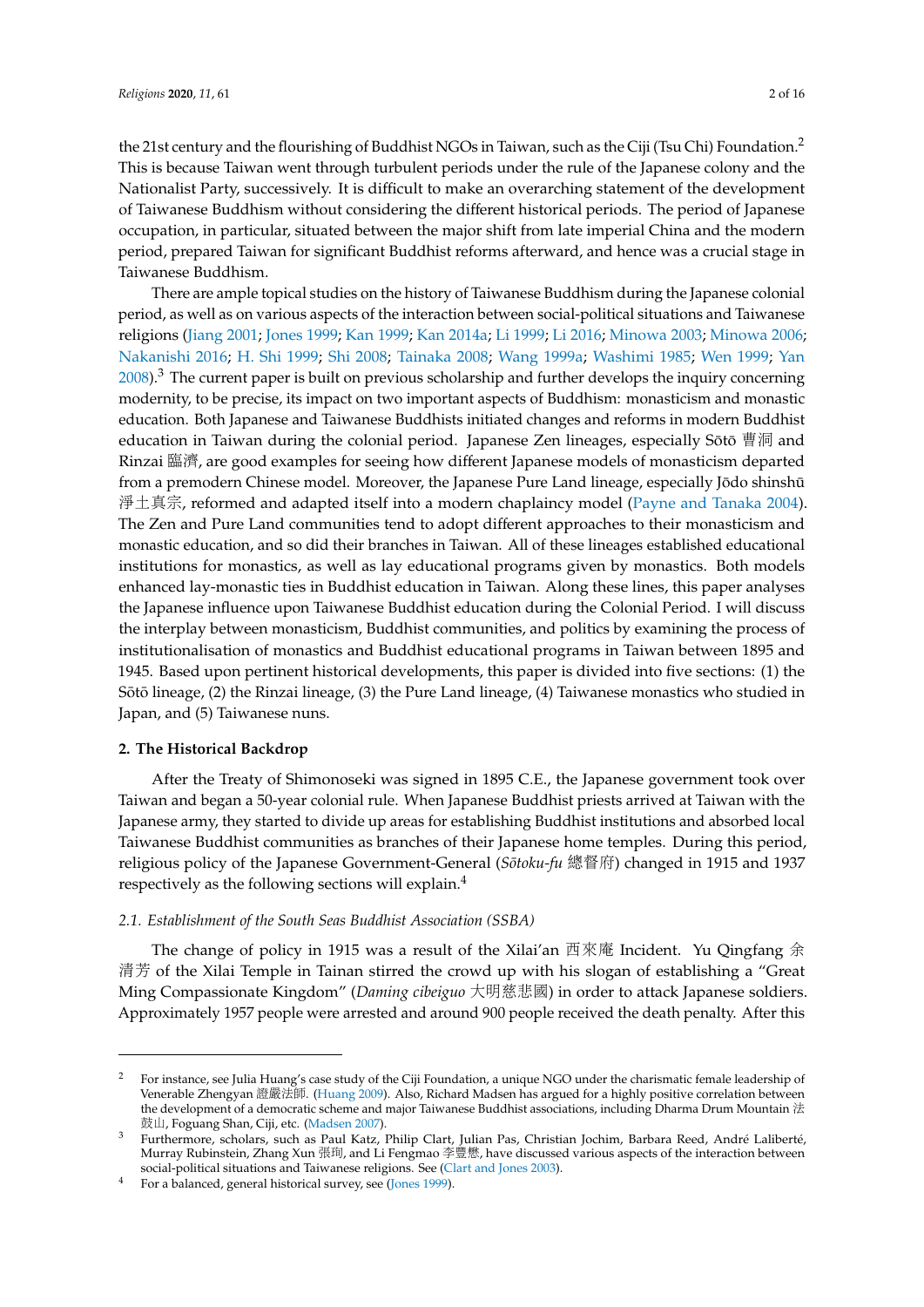incident, Japanese governors turned from a previously impartial attitude towards Taiwanese religious practitioners to actively engaging them.

After that time, the Japanese government began to reinforce colonization, beginning with frequent religious investigations. These investigations were conducted by the Minister of Religion (*Shajika cho¯* 社寺課長) Marui Keichirō 丸井圭智郎 (1870–1934). At the same time, Japanese governors encouraged Taiwanese Buddhist groups to formulate the South Seas Buddhist Association (SSBA, Ch. *Nanying fojiaohui*, Jp. *Nanei bukkyokai ¯* 南瀛佛教會) to enhance mutual communications. Moreover, the Japanese government assisted *Zhaijiao* members in establishing the "Longhua Buddhist Community of Taiwan" (*Taiwan fojiao longhua hui* 台灣佛教龍華會) so as to enhance official control over the *Zhaijiao* 齋教. <sup>5</sup> The South Seas Buddhist Association had made tremendous efforts to remove any "superstitious" activities, according to their standards, and to improve the Buddhist knowledge of Taiwanese. Buddhist forums were held frequently. There were 19 events organised by the South Seas Buddhist Association between 1921 (Taishō 12) and 1936 (Shōwa 11). We have records of the following SSBA events in Table  $1.6$ 

<span id="page-2-0"></span>

|    | Common era | Japanese Calendar | Organisation                         | City/County             |
|----|------------|-------------------|--------------------------------------|-------------------------|
| 1  | 1919       | Taishō 10         | Sōtō's Taiwan Buddhist Middle School | Taipei                  |
| 2  | 1919       | Taishō 10         | Kaiyuan Temple 開元寺                   | Tainan                  |
| 3  | 1920       | Taishō 11         | Shenzhaitang 慎齋堂                     | Taizhong<br>(Taichung)  |
| 4  | 1920       | Taishō 11         | Sōtō's Taiwan Buddhist Middle School | Taipei                  |
| 5  | 1921       | Taishō 12         | Yuanshan Linji Temple 臨濟寺            | Taipei                  |
| 6  | 1921       | Taishō 12         | Guanyin Practice Hall                | Miaoli, Xinzhu          |
| 7  | 1922       | Taishō 13         | Branch of Bangiao Centre             | Taipei                  |
| 8  | 1926       | Shōwa 1           | Yuanguang Temple 圓光寺                 | Zhongli, Xinzhu         |
| 9  | 1927       | Shōwa 2           | Shitoushan Shitoudong 獅頭山獅頭洞         | Xinzhu                  |
| 10 | 1929       | Shōwa 4           | Daxianyan 大仙巖                        | Jiayi                   |
| 11 | 1930       | Shōwa 5           | Guanyinshan Lingyun Temple 凌雲寺       | Taipei                  |
| 12 | 1932       | Shōwa 7           | Kaiyuan Temple                       | Tainan                  |
| 13 | 1932       | Shōwa 7           | Yuemeishan Lingquan Temple 靈泉寺       | Taipei                  |
| 14 | 1934       | Shōwa 9           | Neiwei Longquan Chan Temple 龍泉禪寺     | Gaoxiong<br>(Kaohsiung) |
| 15 | 1934       | Shōwa 9           | Mituo Chan Temple 彌陀禪寺               | Tainan                  |
| 16 | 1936       | Shōwa 11          | Dongshan Chan Temple 東山禪寺            | Pingdong                |

|  | Table 1. List of SSBA Lectures (1921–1936). |  |
|--|---------------------------------------------|--|
|--|---------------------------------------------|--|

#### *2.2. Period of Further Integration*

The second major change in Japanese policy happened after the Marco Polo Bridge Incident in 1937, which triggered the second Sino-Japanese War. Since then, the *Kominka* Movement (Japanisation Movement) intensified, and, in the same historical period, the Temple Rectification Movement (*Simiao zhengli yundong* <sup>寺</sup>廟整理運動) began in Taiwan. Folk practices such as burning paper money were abandoned and worshipping activities were under strict inspection. Many temples were either combined with another temple or abolished forcefully. Many of them were absorbed into Japanese Buddhist branches.

During this period, while gaining Japanese support continuously, local Taiwanese communities gradually rose up in five main strands: (1) Lingquansi sect of Mt. Yuemei 月眉山, Jilong (Keelung); (2) Lingyunsi sect of Mt. Guanyin 觀音山, Taipei; (3) Fayunsi <sup>法</sup>雲<sup>寺</sup> sect of Dahu 大湖, Miaoli; (4) Kaiyuansi sect, Tainan; and (5) Chaofengsi 超峰寺sect of Mt. Dagang 超峰寺, Gaoxiong (Kaohsiung). It must be emphasised that these five sects were affiliated with Japanese temples on the one hand, and,

<sup>5</sup> The *Zhaijiao*, literally "vegetarian religions," referring to a type of popular religion among lay people originating in late imperial China. For an early historical background of this lay religion, see [\(De Groot;](#page-13-15) [Tsukamoto](#page-14-12) [1949\)](#page-14-12). For the later development in Taiwan, see [\(Jiang and Wang](#page-13-16) [1994\)](#page-13-16).

<sup>6</sup> See *Nanying fojiao*, Vol. 8, No. 6 (1930). The contents of *Nanying fojiao* in this article are all taken from the Taiwanese Buddhist Digital Database. (http://[buddhism.lib.ntu.edu.tw](http://buddhism.lib.ntu.edu.tw/museum/TAIWAN/)/museum/TAIWAN/)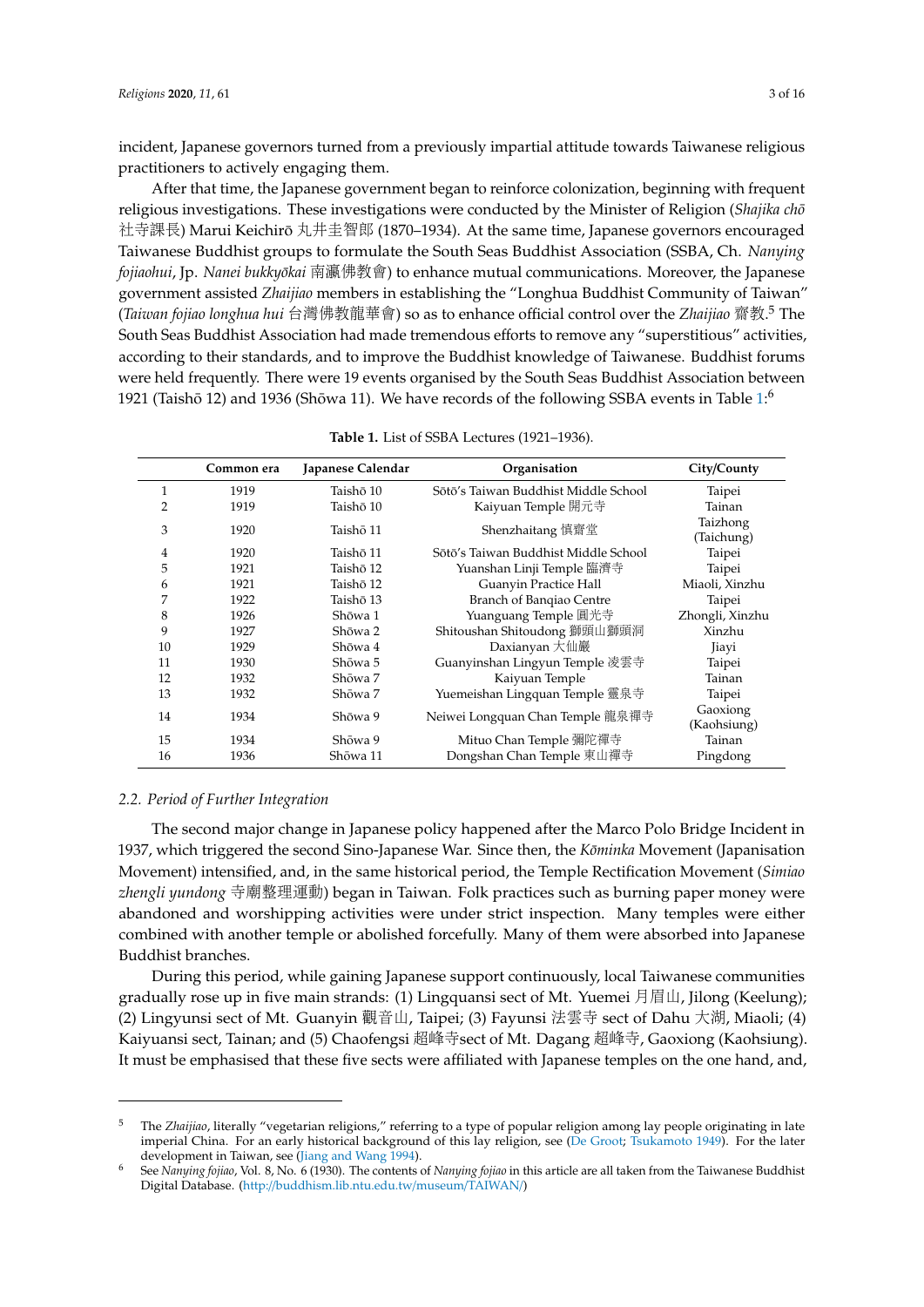on the other hand, observed the tradition of receiving full ordination from Mt. Gu in mainland China. Furthermore, monks from Yongquan Temple <sup>湧</sup>泉<sup>寺</sup> of Mt. Gu 鼓山, Fujian, visited Taiwan regularly to preach on the precepts. These five Taiwanese sects maintained their alliance with both mainland China and Japan.

The result of such further integration during this period is that Japanese Buddhists had a great impact on Buddhist education in Taiwan. For example, the Lingquan Temple of Mt. Yuemei and Lingyun Temple of Mt. Guanyin became branches of Japanese Sōtō and Rinzai respectively, and the Japanese headquarters enhanced their implementation of education in these branches. Institutionalised education was mainly conducted at "middle schools" (*zhongxuelin* <sup>中</sup>學林), as well as at non-institutionalised forums, seminars, and study groups. All of these became the embryos of later Buddhist educational programs for both the monastics and the laity in Taiwan. The current paper will follow the division of the Japanese sects and analyse the Japanese influence during the Japanese occupation period.

#### **3. Sot¯ o Activities in Taiwan ¯**

Among the major Japanese Buddhist sects, the Sōtō lineage was the first to begin Buddhist programs in Taiwan. According to the *Sōtōshū kaigai dendōshi* 曹洞宗海外開教傳道史, Sasaki Chinryū 位木珍 (1865–1934) was dispatched by the Bureau of Sōtō Lineage Affairs (*Sōtō shūmukyoku* 曹洞宗務局) to preach in the Japanese army in Taiwan [\(Shi](#page-14-13) [1998\)](#page-14-13).<sup>7</sup> Compared to most other Japanese monks, Sasaki Chinryū was the first to make efforts in overcoming language barriers: he would arrange interpreters at most Buddhist events, and he later established a language school at the Longshan Temple, Taipei. He then set up sewing schools for women to help them acquire skills and earn their own living. These language schools became models for later Japanese Buddhist institutions. Indeed, the Sōtō lineage was influential for their educational activities for both monastics and the laity during the initial stage of Japanese occupation.

## *3.1. The Precept-Conferral Ceremony*

There were many important events held by the Sōtō lineage in Taiwan; the most important ones include establishing a precept-conferral ceremony (Jp. *Shilakai*, Ch. *Shiluohui* <sup>尸</sup>羅會, *shiluo* being a transliteration from Sk. *sīla*, i.e., Buddhist precepts) in Zhanghua in 1898 (Meiji 31). In fact, the Sōtō monks intended to preach in the Japanese army at first, and expected the audience of their Buddhist lectures to be solely Japanese. Gradually they reached out to Taiwanese folks in the countryside. A famous example is Nagata Kanzen <sup>長</sup>田觀禪, who preached relentlessly in Zhanghua and eventually set up the precept-conferral ceremony, mentioned above, in 1898 [\(Shi](#page-14-5) [2008,](#page-14-5) p. 302). It is worth mentioning that, during the first three days of the ceremony, there were only around 120–130 participants. Reaching the fourth day, the number of participants increased to 400–500 people, and 84 people eventually received the ordination. It is clear that the ceremony appealed to a great number of local people and elicited their interest in participating in Japanese Buddhist activities.

## *3.2. The Taiwan Buddhist Middle School*

After the precept-conferral ceremony took place in 1898, the Sōtō lineage decided to further educate Taiwanese Buddhists and in 1916 (Taishō 5) built the Taiwan Buddhist Middle School (Jp. *Taiwan bukkyō chūgakurin,* Ch. *Taiwan fojiao zhongxue lin* 台灣佛教中學林), which attracted remarkable attention from the public. It was initiated in 1915 (Taishō 4) by  $\bar{O}$ ishi Kendō 大石堅童 (1868–1934), the seventh Director of the Taipei branch of the Sōtō lineage, right after the Xilai'an Temple Incident. The official purpose of establishing this school was to reinforce monastic education in Taiwan and to prevent superstitious beliefs and activities. It gained local support from numerous Buddhist groups in

Furthermore, on this Japanese monk's activity in the famous Longshan Temple, see [\(Kan](#page-13-17) [2013\)](#page-13-17).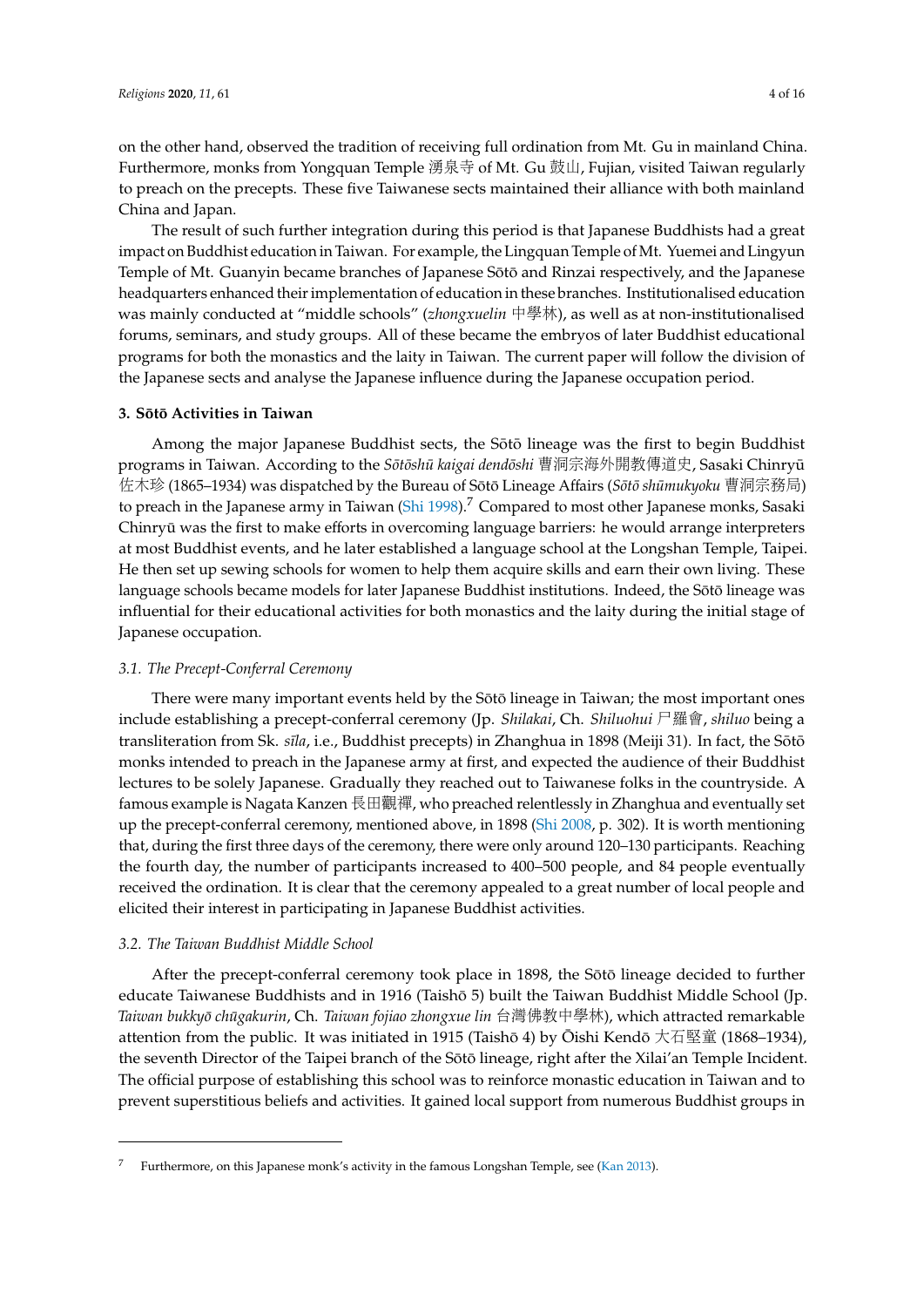Taiwan, such as the monks Shanhui <sup>善</sup><sup>慧</sup> (1881–1945) and Benyuan 本<sup>圓</sup> (1883–1947). At the opening ceremony in 1917 (Taishō 6), Nukariya Kaiten 忽滑谷快天 (1867–1934) was invited as a distinguished guest, which drew much attention in Buddhist circles. During this first visit to Taiwan, Nukariya Kaiten was invited to give lectures on each day of his stay. These lectures inspired many young Buddhists of that time, such as Lin Delin 林德林 (1890–1951), Gao Zhide <sup>高</sup>執德 (1896–1955), Zeng Jinglai 曾景來 (1902–1977), and Li Tianchun 李添<sup>春</sup> (1899–1988), all of whom became leaders of Taiwanese Buddhism later on.<sup>8</sup>

The Sōtō lineage's Taiwan Buddhist Middle School was a three-year program with an enrollment of 25 students each year, including undergraduate and postgraduate programs. Its first enrollment had half monastic and half secular students; among the monastics, half were Taiwanese and half Japanese. Since the equivalent program in Japan was a five-year program, when students finished their third year, they had an opportunity to enroll in a fourth year at the Sotō lineage's Tatara Middle School in Yamaguchi prefecture, Japan. Those who performed well could then continue to take their fifth year in the *Sōtōshū daigakurin* (Komazawa University of the present day). This was a successful model for later educational institutes.

The first president of the Sōtō lineage's Taiwan Buddhist Middle School was Ōishi Kendō, followed by the monk Shanhui, Shimada Kōshū 島田弘舟 (1938–1938), Takata Ryōzō 高田良三 (1938–1938), and Kimura Yūzan 木村雄山 (1938–1945), who were all monastics. It was not until the Republican Period that the position of president was offered to people from a secular background, such as Zhuang Minggui <sup>莊</sup>名桂 (fl. 1931), Zheng Songxi <sup>鄭</sup>松<sup>溪</sup> (d.1898), Li Tianchun, and Peng Rongjie 彭榮<sup>傑</sup> (fl. 1968). The school eventually became an ordinary private high school.<sup>9</sup> In the 1940s, the Sōtō lineage established the North Training Centre of the Taiwan Buddhist Association (Jp. *Taiwan hokubu nenseisho*, Ch. *Taiwan fojiao beibu liancheng suo* 台灣佛教會北部練成所) for monastic education [\(Zhou](#page-15-0) [2013,](#page-15-0) p. 74).

#### **4. Rinzai Activities in Taiwan**

#### *4.1. Kaiyuan Temple, Tainan*

Kaiyuan Temple became an important Buddhist hub for southern Taiwan. In 1915 (Taishō 4), the Myōshinji Sect of the Rinzai lineage took Tainan Kaiyuan Temple as its southern headquarters, hosting lectures and conferring Buddhist precepts. Previously, the Tainan Kaiyuan Temple had become a branch of the Sōtō lineage in 1895 before disconnecting in 1915 and joining the Rinzai lineage in the same year. After the Xilai'an Temple Incident happened unexpectedly in 1915, the colonial government changed its religious policy from tolerance to intensive control, and Rinzai monks at the home temple of Myoshinji in Kyoto made a quick new missionary plan for the changing situation in Taiwan. As ¯ a result, Hasegawa Jien 長谷慈圓 (1880–1918) and the monk Chuanfang 傳芳 (1855–1918) began to collaborate in handling the new political situation. At their meeting in 1916, they discussed issues including establishing the Zhennan Middle School (*Chinnan gakurin* 鎮南學林) and arranging a visit to the Myōshinji ([Wang](#page-14-7) [1999a,](#page-14-7) pp. 371–72). Under the supervision of Hasegawa Jien, the monks Chuanfang, Benyuan, and Chengyuan 成<sup>圓</sup> (1890–1933) enthusiastically assisted in construction of the Buddhist school. It was under these circumstances that Kaiyuan Temple disconnected from the Sōtō lineage, joined the Rinzai lineage, and became the major Rinzai centre in southern Taiwan.

Before 1915, relations between the Chinese mainland and Tainan Kaiyuan Temple were firm and persistent. All the abbots received ordination at Mt. Gu, Fujian Province. According to Zeng Jinglai's *Kaiyuan chansi jilue* [\(Zeng](#page-14-14) [1937,](#page-14-14) p. 41), all previous abbots must have received a full training at the Yongquan Temple at Mt. Gu, Fujian Province, before they were eligible for abbotship. This convention was upheld until the retirement of Abbot Chuanfang in 1915. Chuanfang, the 43rd abbot of

For Nukariya Kaiten's impact on Taiwanese Buddhists, see [\(Shi](#page-14-5) [2008,](#page-14-5) pp. 529-48; Ōno [2009,](#page-14-15) pp. 101-13).

<sup>9</sup> This Buddhist Middle School was turned into an ordinary high school in 1935, and was renamed Private Taibei Senior High School in 1947, which it remains to the present day.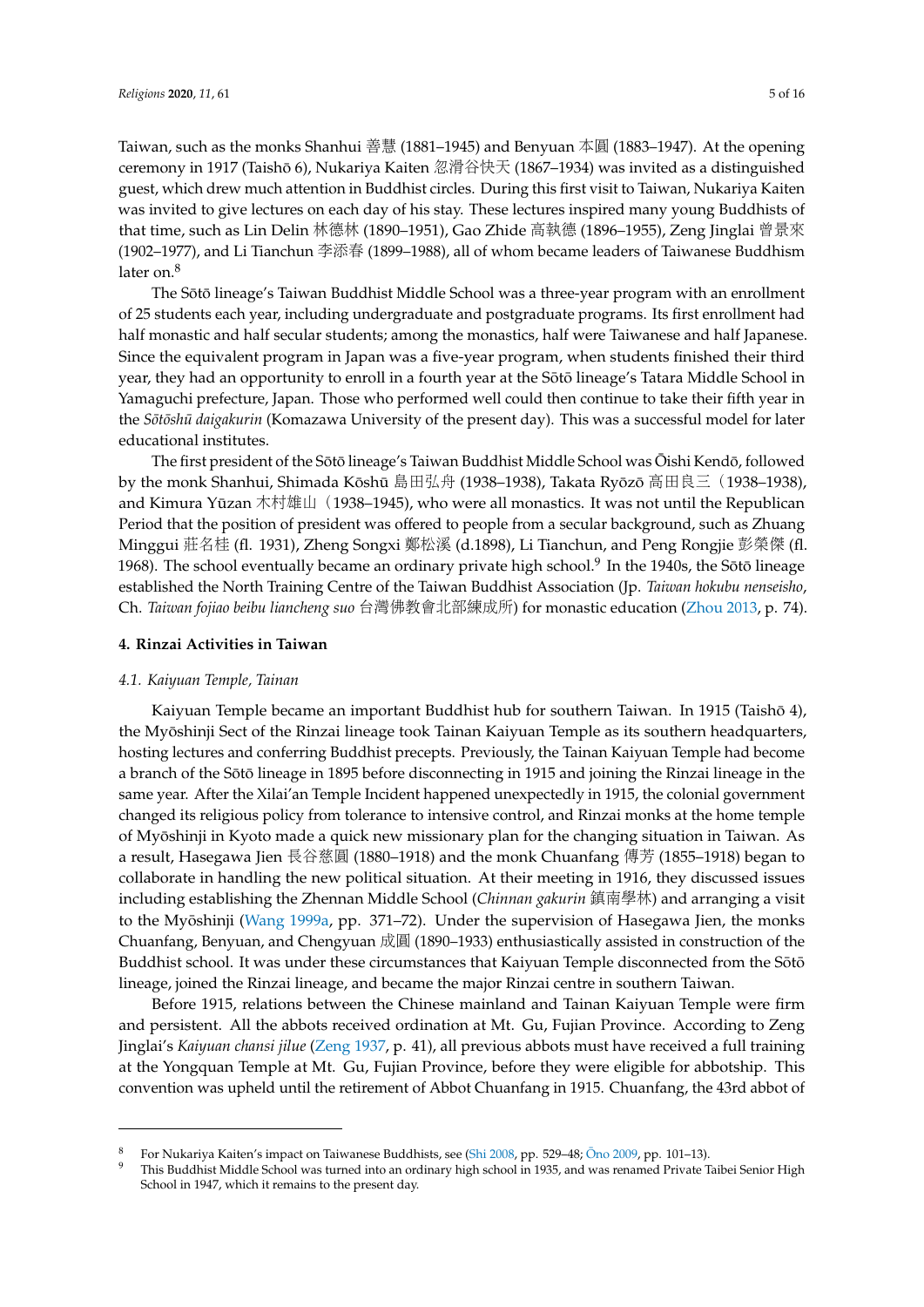Kaiyuan Temple, came originally from Tainan and had resided at Mt. Gu before he was invited to take the position as Kaiyuan abbot in 1913. The Kaiyuan abbots after Chuanfang included Deyuan 得圓 (1882–1946), Zhengfeng <sup>證</sup><sup>峰</sup> (Lin Qiuwu 林秋梧, 1903–1934), and Zhengguang <sup>證</sup><sup>光</sup> (Gao Zhide); all of these names were influential and active figures of their time. $10$ 

The significance of the Tainan Kaiyuan Temple has two aspects: its precept ordination and lectures. Chuanfang, whom many called a vinaya master (*lushi* 律師), engaged actively in precept-conferral since the inception of his abbotship. Seeing the decline of Taiwanese Buddhism, he collaborated with Japanese Buddhists so as to reinvigorate Taiwanese Buddhism. Vinaya Master Chuanfang's precept-conferral ceremonies included the following events—all were milestones in Taiwanese Buddhism (see Table [2\)](#page-5-0):

<span id="page-5-0"></span>

| Year | Year     | Preceptor                                                                               | <b>Precepts Conferral</b>                                         |
|------|----------|-----------------------------------------------------------------------------------------|-------------------------------------------------------------------|
| 1913 | Taishō 2 | Mt. Gu Yongquansi<br>Vinaya Master<br>Chuanfang                                         | Five precepts and three<br>homages (wujie sanguiyi<br>五戒三皈依)      |
| 1917 | Taishō 6 | Master Chuanfang                                                                        | Five precepts and three<br>homages                                |
| 1919 | Taishō 8 | Baizan Genshū of the<br>Myōshinji sect (still<br>under the name of<br>Master Chuanfang) | The first conferral of<br>fourfold-assembly<br>precepts in Taiwan |

| Table 2. Master Chuanfang's precept conferral. |  |
|------------------------------------------------|--|
|------------------------------------------------|--|

Chuanfang, together with the Kaiyuan Temple supervisors Chengyuan and Benyuan, visited Hasegawa Jien at the Rinzai Gokokuzenji 護國禪寺 in Taipei in order to reach an agreement of collaboration. With the latter's arrangement, he paid a visit to Zen Master Genro 元魯 at the Myōshinji, Kyoto, as well as the Minister of Education (*Monbu daijin* <sup>文</sup>部大臣) and the Bureau of Religions (*Shūkyōkyoku* 宗教局) in Tokyo [\(Zheng](#page-15-1) [1931,](#page-15-1) p. 31). The Sōtō lineage did not value the Tainan Kaiyuan Temple much, but Kaiyuan Temple became much more active after joining the Rinzai lineage. Likewise, the monks Chengyuan and Deyuan engaged in the South Seas Buddhist Association, which was founded in 1921 (Taishō 10). The second forum of the South Seas Buddhist Association was held at Kaiyuan Temple while Chengyuan was abbot. Deyuan was also on the committee board of the South Seas Buddhist Association, and while he was abbot collaborated with the Japanese effectively. He sent the younger generation to study at Komazawa University, including the famous figure Lin Qiuwu.

#### *4.2. The Zhennan Buddhist Middle School*

The Rinzai lineage built the first officially recognised Buddhist school in Taiwan: the *Chinnan gakuryo¯* (Ch. *Zhennan xueliao* 鎮南學寮) in Yuanshan (Taipei) established by the Rinzai leader Hasegawa Jien in 1916 was later approved by the colonial government for a name change, becoming Zhennan Buddhist Middle School (Jp. *Chinnan chūgakurin*, Ch. *Zhennan zhongxuelin*) in 1917.

Initially, Hasegawa Jien, Missionary Supervisor (Jp. *Bukyō kantokuchō* 布教監督長) for the Rinzai lineage, and Benyuan, Abbot of Lingyun Temple, collaborated in founding the two major Buddhist institutes: Taiwan Buddhist Middle School and Zhennan Buddhist Middle School. This collaboration did not last long. Benyuan soon gave up the Sōtō Taiwan Buddhist Middle School and focused on Rinzai Zhennan Buddhist Middle School.

The Rinzai Zhennan Middle School had to rely entirely on financial support from Kyoto and obey every guideline of the Japanese home temple. This sort of conservative and dogmatic style prevented it from acquiring enough students and it was terminated four years after its creation. On the other hand, the Sōtō Taiwan Buddhist Middle School accepted ordinary students, neither focusing on monastic

<sup>10</sup> See [\(Jiang](#page-13-18) [1996\)](#page-13-18). Cf. [\(Wang](#page-14-16) [1999b,](#page-14-16) pp. 279–92).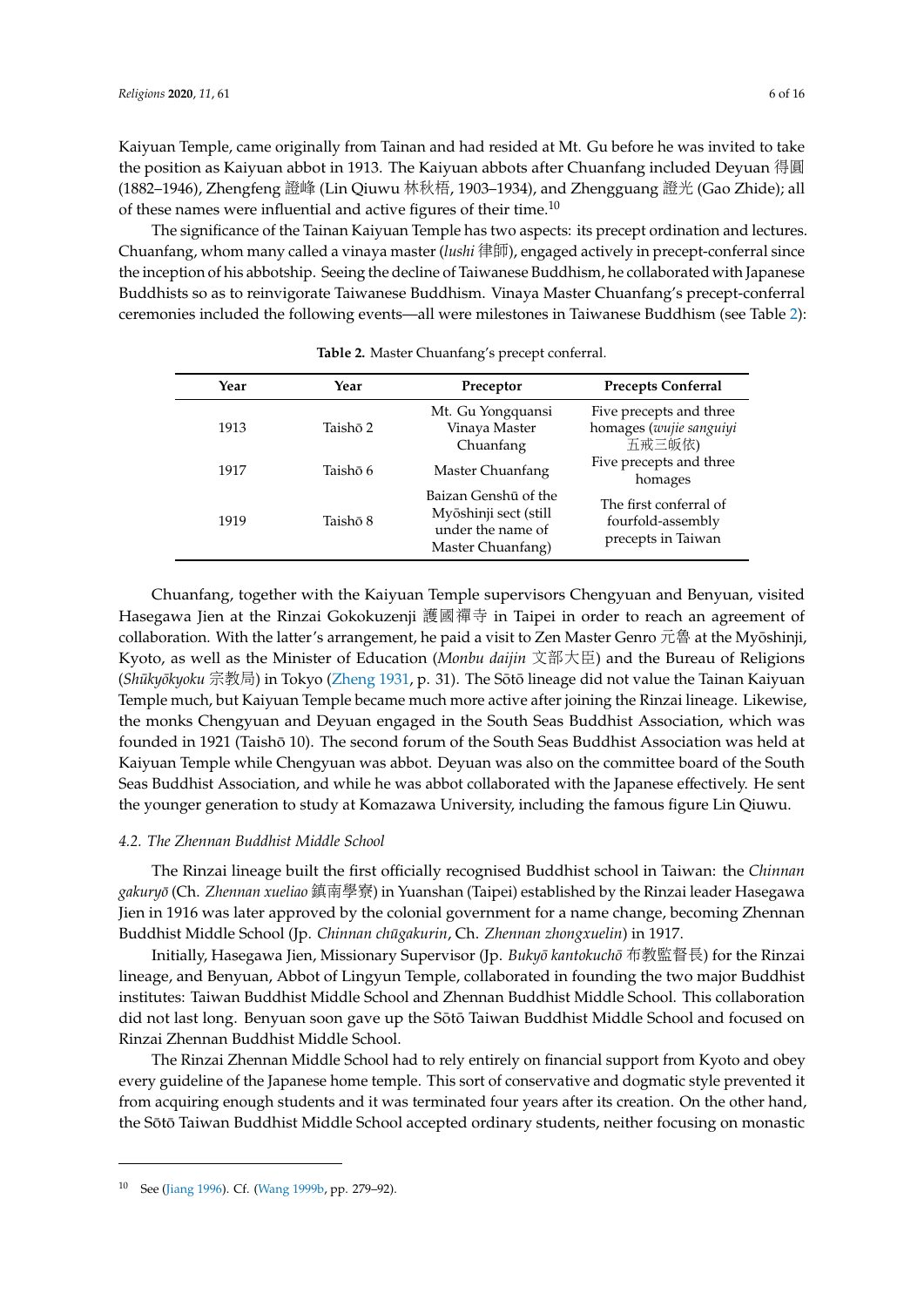students nor emphasising sectarian training. It gradually became an ordinary private school, and therefore, its finances and student numbers were stable. Zhennan Middle School was abandoned and partly absorbed by the Taiwan Buddhist Middle School four years later in 1922.

#### *4.3. Buddhist Colleges in Southern Taiwan*

<span id="page-6-0"></span>Despite the closing of the Zhennan Buddhist School, the Rinzai lineage later built other Buddhist schools and institutes, including the following (Table [3\)](#page-6-0): [\(Zhou](#page-15-0) [2013,](#page-15-0) pp. 75–78)

| Year | Year (Japanese) | Institute Name in English                                   | <b>Chinese Name</b>                                   |
|------|-----------------|-------------------------------------------------------------|-------------------------------------------------------|
| 1930 | Shōwa 5         | Daxianyan Buddhist<br><b>Specialised College</b>            | Daxianyan Fojiao<br>zhuanxiu xueyuan 大仙岩<br>佛教專修學院    |
| 1934 | Shōwa 9         | <b>Buddhist Specialised Centre</b>                          | Fojiao zhuanxiu daochang<br>佛教專修道場                    |
| 1937 | Shōwa 12        | Rinzai Priest Training Centre                               | Linji zongjiaoshi<br>yangchengsuo 臨濟宗教師<br>養成所        |
| 1939 | Shōwa 14        | Dagangshan Buddhist College                                 | Dagangshan fojiao<br>xueyuan 大岡山佛教學院                  |
| 1940 | Shōwa 15        | South Training Centre of the<br>Taiwan Buddhist Association | Taiwan fojiaohui nanbu<br>lianchengsuo 台灣佛教會<br>南部練成所 |
|      |                 |                                                             |                                                       |

**Table 3.** New institutes established by Rinzai leaders, 1930–1940.

Among these institutes above, the Buddhist Specialised Centre in Taipei and the South Training Centre of the Taiwan Buddhist Association in Tainan were the training centres for the Buddhist clergy, while the other three institutes were for both monastic and lay students. The curriculum of the Buddhist Specialised Centre in Taipei and the South Training Centre of the Taiwan Buddhist Association in Tainan included: Prince Shotoku's ¯ *Seventeen Article Constitution*, the *Diamond Sutra*, the *Linji Record* (Ch. *Linjilu*, Jp. *Rinzai roku* 臨濟錄), the *Sutra of the Brahma's Net* (Ch. *Fanwangjing*, Jp. *Bonmoky ¯ o¯* 梵網經), and the *Guidelines of the Eight Schools* (Ch. *Bazong gangyao* Jp. *Hasshūkōyō* 八宗綱要) [\(Jiang](#page-13-19) [2002,](#page-13-19) pp. 10–11). It is worth noticing that while the Sōtō and the Rinzai lineages were in competition most of the time, the curriculum of both schools was mostly similar.

As these schools accepted students from the north and south, respectively, the students' backgrounds were somewhat disparate. The majority of the Taiwan Buddhist Middle School was comprised of northern Taiwanese students and disciples of Master Taixu, whereas the majority of the Zhennan Buddhist Middle School was from either southern Taiwan or Yongquan Temple of Mt. Gu and Xinghua Temple of Fujian, with close connections to Tainan's Kaiyuan Temple. This indicates a different principle at work between the Sōtō and Rinzai lineages: the Rinzai lineage intended to expand its network to Chinese Buddhist circles in Fujian (*Minnan* <sup>閩</sup>南). This is exactly the strategy of the Rinzai Myōshinji sect, whereas Sōtō leaders made no such moves in that direction. Nevertheless, the Sōtō lineage fared better in the educational programs and took over the Zhennan Middle School eventually.

#### *4.4. Tokai Gisei's Contribution ¯*

Overall, the Rinzai lineage relied heavily on Hasegawa Jien to build a Buddhist network in Taiwan during the Japanese occupation. There were 11 branch temples in Hasegawa's time. His successor, Amada Sakudō 天田策堂, expanded the network to 72 branch temples eight years later. Most of these branches were located in southern Taiwan.

When Hasegawa Jien and Amada Sakudō were abbots of Rinzai-ji, the famous Japanese monk Tōkai Gisei 東海宜誠 (1862–1988) was also active in creating bountiful connections in southern Taiwan [\(Jiang](#page-13-20) [2003;](#page-13-20) [Li](#page-13-8) [1999;](#page-13-8) [Shi](#page-14-5) [2008,](#page-14-5) pp. 370–85; [Wang](#page-14-16) [1999b\)](#page-14-16). He established Zhennan Buddhist College (*Zhennan foxueyuan* <sup>振</sup>南佛學院) at Fahua Temple <sup>法</sup>華寺, the Buddhist Specialised College (*Fojiao*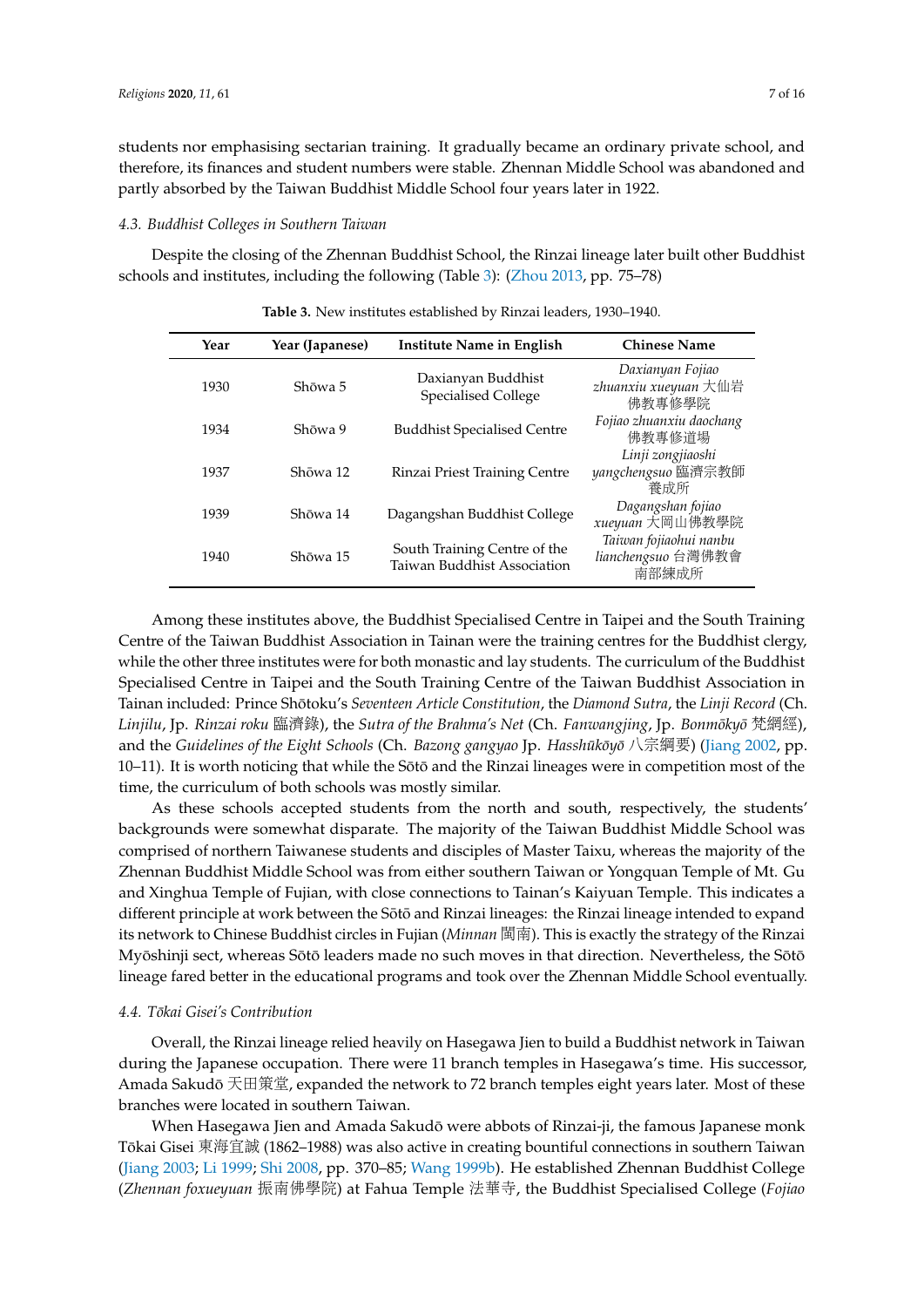*zhuanxiu xueyuan* 佛教專修學院) at Daxian Temple 大仙寺, and the Dagangshan Buddhist College (*Dagangshan fojiao xueyuan*) at Chaofeng Temple. His efforts greatly inspired Buddhists in southern Taiwan [\(Wang](#page-14-7) [1999a,](#page-14-7) pp. 371–72).

Tokai Gisei also had a goal to improve nuns' education in Taiwan, and he eventually encouraged ¯ his home temple, Myōshinji, to dispatch two Japanese nuns to lead a six-month serial lecture program for female audiences at Liangfeng Temple 蓮峰寺 of Mt. Dagang in 1940 (Shōwa 15). $^{11}$ 

#### **5. Pure Land Buddhist Activities in Taiwan**

#### *5.1. A Chaplaincy Scheme*

The Jōdo 淨土 (Pure Land) lineage became active in Taiwan later than the abovementioned Zen lineages, but they eventually built 37 branches (Jp. *kōkaisho* 教會所) in Taiwan (Ōhashi [1935\)](#page-14-17). In all of these branches, the members actively engaged in Buddhist education, cultural promotion, youth activities, women's associations, and Sunday schools. These organisations were first advanced by Hashimoto Teitō 橋本定幢 (1858–1912).<sup>12</sup> Below is a list of the Jōdo branches in chronological order (Table [4\)](#page-7-0):

**Table 4.** Jōdo branches in Taiwan, 1898–1945.<sup>13</sup>

<span id="page-7-0"></span>

| 1. Tainan branch/Zhi'en Temple (1898)      | 19. Puzijie branch/Zhengxinshan Gaoming Temple (1923) |  |  |
|--------------------------------------------|-------------------------------------------------------|--|--|
| 2. Xinzhu branch (1899)                    | 20. Linluo branch (1925.12)                           |  |  |
| 3. Danshui branch (1900)                   | 21. Taipei Branch Preaching Centre (1926.06)          |  |  |
| 4. Jilong branch/Mingzhao Temple (1902.02) | 22. Haifenglun branch (1928.07)                       |  |  |
| 5. Zhanghua branch (1902.11)               | 23. Xiluo branch (1930)                               |  |  |
| 6. Douliu branch (1903.02)                 | 24. Zhushan branch (1930.06)                          |  |  |
| 7. Ruifang branch (1904)                   | 25. Luodong branch (1933)                             |  |  |
| 8. Jin'guashi Kuangshan branch (1905.6)    | 26. Zhudong branch (1936)                             |  |  |
| 9. Fengshan branch (1906)                  | 27. Xingang branch (1936)                             |  |  |
| 10. Taidong branch (1913.10)               | 28. Dadu branch (1939.05)                             |  |  |
| 11. Jiayi branch (1914)                    | 29. Puyan branch (1940)                               |  |  |
| 12. Hualian'gang branch (1914.03)          | 30. Huwei branch (1940.03)                            |  |  |
| 13. Taizhong branch (1914.10)              | 31. Yaogou branch (1940.03)                           |  |  |
| 14. Gaoxiong branch (1914.11)              | 32. Chishanyan branch (1940.03)                       |  |  |
| 15. Yuli branch (1916.04)                  | 33. Baichuan branch (1940.04)                         |  |  |
| 16. Beigang branch (1916.12)               | 34. Nanhe branch (1940.11)                            |  |  |
| 17. Linsipu branch (1917.12)               | 35. Daxi branch (1941.06)                             |  |  |
| 18. Ahou branch (1918.03)                  | 36. Deshan branch (1942.11)                           |  |  |
|                                            |                                                       |  |  |

These branches held a variety of events for lay Buddhists, and ran all sorts of cultural activities, such as the Taiwan Business College (*Taiwan shangye xueyuan* 台灣商業學院), Jilong Sewing Education Centre (*Jilong caifeng jiangxisuo* <sup>基</sup>隆裁縫講習所), the Jodo Lineage Women's Association (at Preaching ¯ Centres in Taipei, Tainan, Hualian, Jilong, Beigang, Fengshan, and Pingdong), Sunday Schools (in Beigang, Taidong, Huashan, Hualian'gang), and various types of lectures. Furthermore, Takeda Kyonin ¯ 武田興<sup>仁</sup> established Minglun <sup>明</sup><sup>倫</sup> School at Dadaocheng. Additionally, Nakajima Tatsukyo¯ <sup>中</sup>島<sup>達</sup> 鏡 established the Preaching Centre (Jp. *Kaikyō'in*, Ch. *Kaijiaoyuan* 開教院) in Tainan.<sup>14</sup> Among these institutes, only the Taiwan Business College remains active in the present day, under the new name of Nanying Vocational School (*Nanying gaoji shanggong zhiye xuexiao* 南英高級商工職業學校).<sup>15</sup> The Jodo ¯

 $11$  Details will be discussed at the fourth section of this paper.

<sup>12</sup> See [\(Matsukane](#page-13-21) [1999\)](#page-13-21).<br>13  $C_f$  (Shi 2008 pp. 415–

Cf. [\(Shi](#page-14-5) [2008,](#page-14-5) pp. 415–27).

<sup>14</sup> Some hold that this institute was built by Mizusawa Eitai 水澤永泰 in Zhanghua. See *Taiwan jiaoyu yan'gezhi* [\(Xu](#page-14-18) [2010,](#page-14-18) p. 998).

<sup>15</sup> It was formerly the *Tainan Xuetang* 台南學堂, renamed Taiwan Business College (*Taiwan shangye xueyuan* 台灣商業學院) by Ishibashi Eku 石橋慧空 in 1924, and was turned into an ordinary private college. It was reformed in 1950 after the Japanese government left Taiwan and later became the Nanying Vocational School.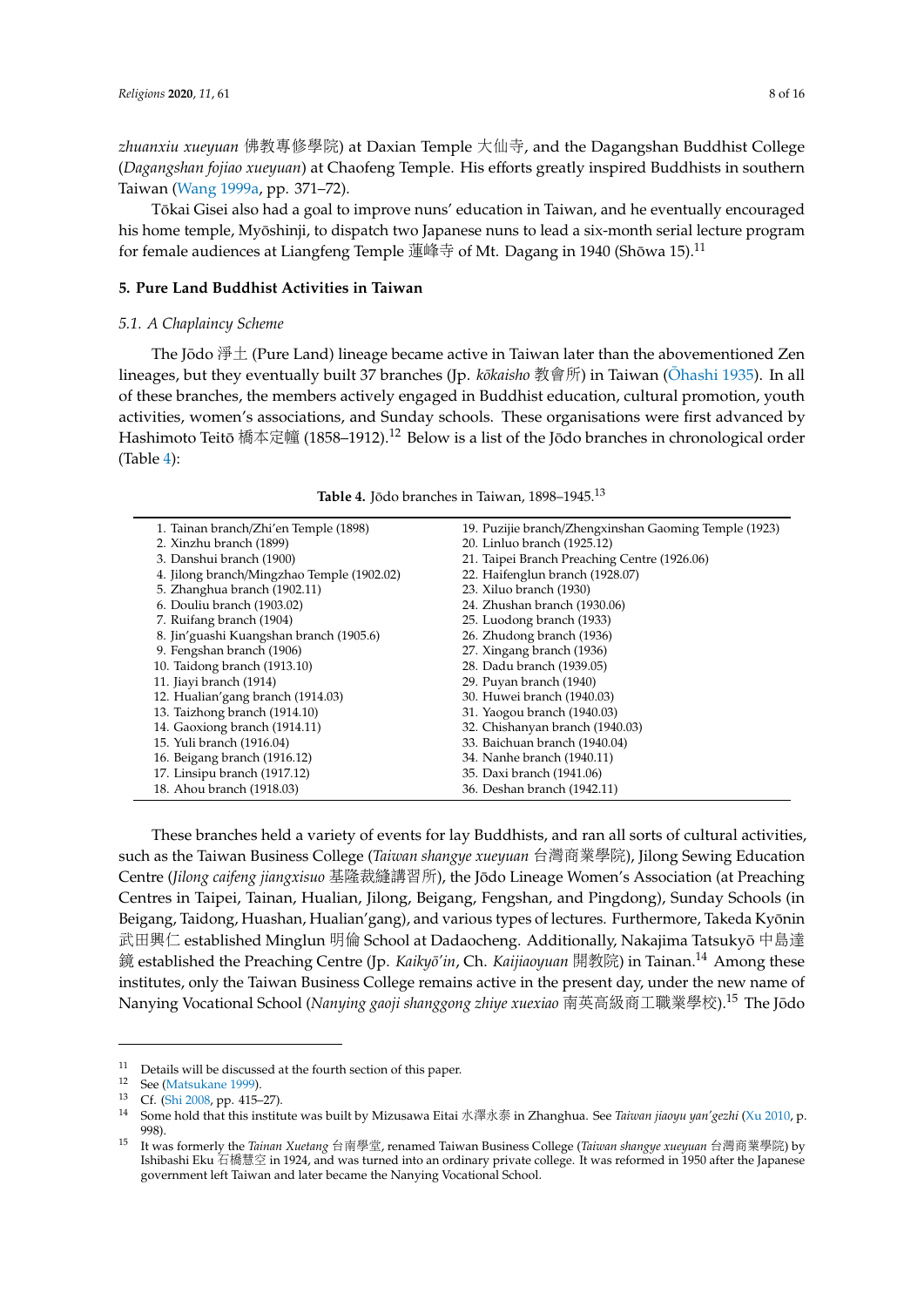lineage demonstrated a high level of integration between monastics and the laity and rather intensive engagement in social welfare.

In 1905 (Meiji 35), the Nishi Honganji sect of Jōdo Shinshū built the Pure Land Tainan Education Centre (Jp. *Jodosh ¯ u Tainan Kaiky ¯ o'in ¯* , Ch. *Jingtuzong Tainan kaijiaoyuan* <sup>淨</sup>土宗台南開教院) as a monastic training centre. They also built the Centre for Taiwanese Buddhist Chaplaincy (Jp. *Taiwan bukkyoshi ¯ yoseisho ¯* , Ch. *Taiwan fojiaoshi yangchengsuo* 台灣佛教師養成所) in Taipei in 1940 (Showa 15). Similarly, ¯ the Otani sect of Jōdo Shinshū established the Monastic Training Centre for Taiwanese monastics (Jp. *Taiwan hondojin s ¯ oryo y ¯ oseisho ¯* , Ch. *Taiwan bendaoren senglu yangchengsuo* 台灣本島人僧侶養成所) in Taipei in 1940 [\(Jiang](#page-13-19) [2002,](#page-13-19) pp. 10–11).

#### *5.2. The Aboriginal Area*

Missionary work in the aboriginal areas was mainly carried out by the Honganji sect.<sup>16</sup> Shiun Genhan 紫雲玄範, a well-known Honganji chaplain, signed an alliance treaty (*Taiwan kaikyō dōmei* 台灣 開教同盟) with Hashimoto Teitō after he stayed in Taiwan for one year beginning in 1868 (Meiji 1). The non-tolerance policy starting from 1913 (Taishō 2), however, aimed to suppress local religious groups, so Shiun Genhan's missionary plan for the aboriginal areas had to be interrupted for a while. Yet it did not completely cease until a time after World War II, when the Honganji sect gradually moved activities away from Taiwan.

To sum up, the Honganji sect developed in Taiwan from 1915 (Taisho 4). After the Xilai'an Temple ¯ Incident, many Taiwanese *Zhaijiao* followers joined the Japanese Pure Land lineage so as to better cope under the high pressure of government control.<sup>17</sup> Before World War II, especially between 1917 and 1923, arrangements were still made to educate Taiwanese Buddhist leaders, such as sending the chaplain Wang Zhaolin 王兆麟 (1887–1963) from Gaoxiong to study for one year at Bukkyō University, Kyoto.<sup>18</sup> Wang Zhaolin was active for a short while after returning to Taiwan before World War II. He was especially active at the Mituo Chan Temple, Tainan. Unfortunately, after the severe Great Depression in the global economy, Honganji's financial condition became rather tight and limited; it became increasingly difficult to keep overseas Buddhist institutions. Taiwan was no exception.

#### **6. Taiwanese Monks and Nuns in Japan**

One direct influence of the above Japanese sects on Taiwanese monastic education is the remarkable number of Taiwanese monastics who studied in Japan. The Sōtō lineage had been a prominent supporter for hosting Taiwanese students.<sup>19</sup> This trend continued for several generations; representative figures are as below (Table [5\)](#page-9-0):

On this list, Meditation Master Derong 德<sup>融</sup> (1884–1977) was the first monk from Taiwan to study in Japan, and he did so under the instruction of Ishikawa Sodō 石川素童, entering the Sōtō First High School in 1909 (Meiji 42). Derong was an important disciple of Shanhui. Upon his return to Taiwan, he assisted Shanhui in establishing the Lingquansi Buddhist College (*Lingquansi foxueyuan* <sup>靈</sup>泉寺佛<sup>學</sup> 院) at the Lingquan Temple of Mt. Yuemei in 1923 (Taishō 12). It had successful enrollment between 1924–1926, and he started the Meditation College (*Chanlin xueyuan* <sup>禪</sup>林學院), which continued for three years from 1941 [\(Shi](#page-14-19) [2003,](#page-14-19) pp. 178–79).

<sup>&</sup>lt;sup>16</sup> Regarding the Japanese chaplaincy in the aboriginal area, see [\(Fan](#page-12-4) [1999,](#page-12-4) pp. 253–79). The following part of the current paper concerning Japanese Buddhism in the aboriginal area largely consults Fan's work. For further information of the historical background, see [\(Kan](#page-13-22) [2011,](#page-13-22) pp. 102–14).

<sup>&</sup>lt;sup>17</sup> The Xilai'an Temple Incident stirred up political debates and identity conflicts; on this issue, see [\(Jiang](#page-13-23) [1999,](#page-13-23) pp. 245–59; [Wang and Li](#page-14-20) [1999,](#page-14-20) pp. 29–67).

<sup>&</sup>lt;sup>18</sup> For a further study on Wang Zhaolin, see [\(Kan](#page-13-24) [2014b\)](#page-13-24).

Ōno Ikuko has a detailed study on the Taiwanese students at Komazawa University, see (Ōno [2009\)](#page-14-15).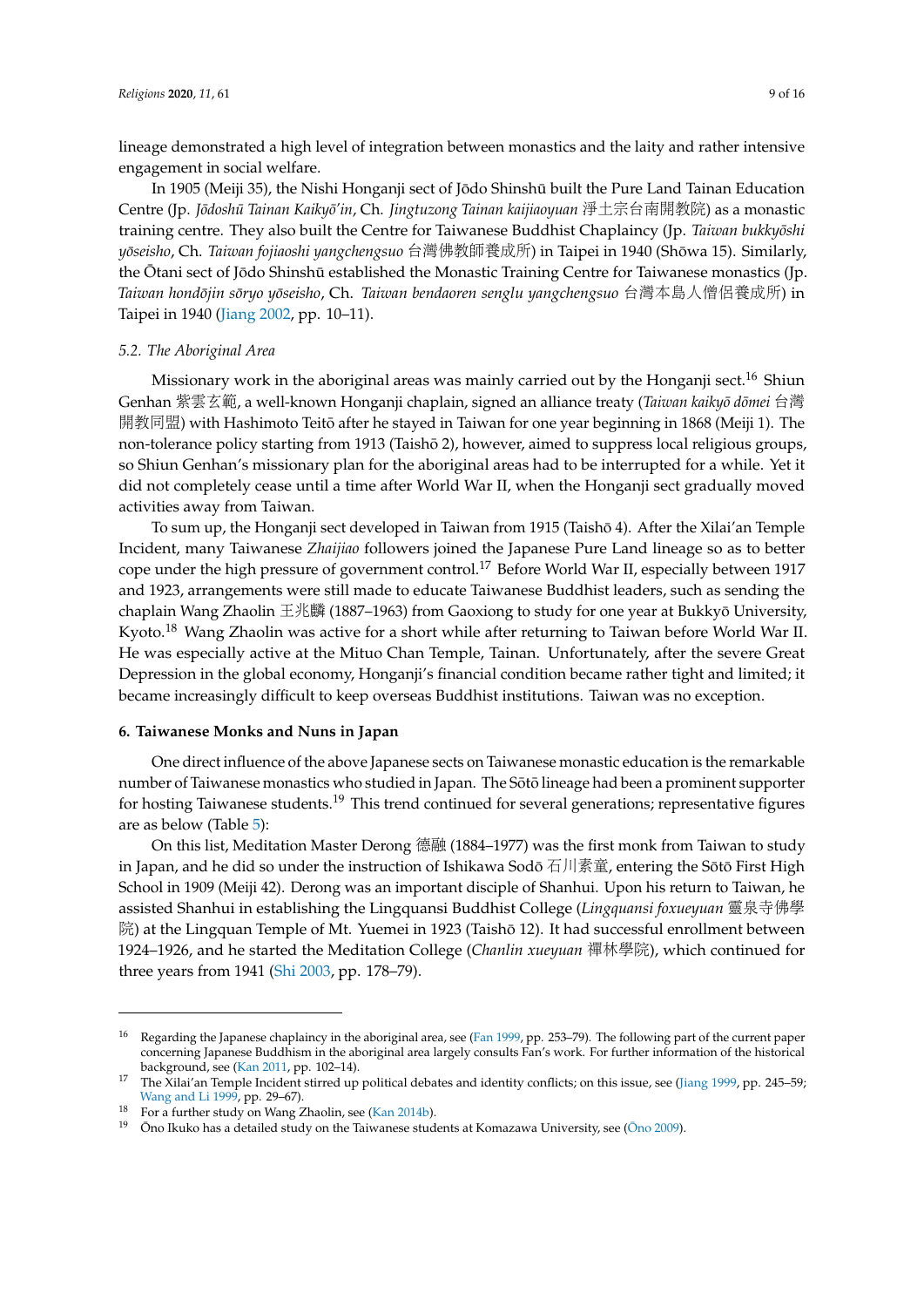<span id="page-9-0"></span>

|                        | Affiliation in Taiwan                    | <b>Hosting Institute</b><br>in Japan        | Japanese Supervisor |
|------------------------|------------------------------------------|---------------------------------------------|---------------------|
| Derong                 | Lingquan Temple of Mt.<br>Yuemei, Jilong | Sōtōshū daiichi chūgakurin<br>曹洞宗第一中學林      | Ishikawa Sodō       |
| Delin                  | Lingquan Temple of Mt.<br>Yuemei, Jilong | Komazawa University                         | Nukariya Kaiten     |
| Zhengfeng (Lin Qiuwu)  | Tainan Kaiyuan Temple                    | Komazawa University                         | Nukariya Kaiten     |
| Zhengguang (Gao Zhide) | Tainan Kaiyuan Temple                    | Komazawa University                         | Nukariya Kaiten     |
| Shengguang 勝光 (nun)    | Yongxiu jingshe, Xinzhu                  | Kansai amanogakurin 關西<br>尼學林               |                     |
| Zhengding $E$ 定 (nun)  | Yongxiu jingshe, Xinzhu                  | Kansai amanogakurin                         |                     |
| Shengguang 聖光 (nun)    | Pilu Chan Temple                         | Kansai amanogakurin                         |                     |
| Zhengguo 正果 (nun)      | Pilu Chan Temple                         | Kansai amanogakurin                         |                     |
| Daxian 達賢 (nun)        | Yuantong Chan Temple                     | Kansai amanogakurin                         |                     |
| Lianzhou 蓮舟 (nun)      | Yuantong Chan Temple                     | Kansai amanogakurin                         |                     |
| Ruxue 如學 (nun)         | Fayun Temple, Dahu                       | Kansai amanogakurin;<br>Komazawa University | Sawaki Kōdō 木興道     |

**Table 5.** Taiwanese monks and nuns who studied in Japan.

The nuns above were mostly from the Xinzhu and Taipei area. Moreover, all of these nuns came from temples associated with the Fayun Temple, Dahu (Xinzhu). We will examine the connection between these temples in the later part of this article.

Towards the end of the Japanese occupation, the Taiwanese monks and nuns who returned from Japan became capable of running their own Buddhist colleges in Xinzhu and Taipei. The tendency to study in Japan was particularly well accepted by Taiwanese Buddhists in northern Taiwan and it did not cease after the Japanese army left Taiwan at the end of World War II.

#### **7. Taiwanese Nuns**

#### *7.1. SSBA Lectures and the Xinzhu Temple*

The growth of self-esteem and recognition of Taiwanese nuns was directly due to the beneficent Japanese educational activities. An important resource was the abovementioned South Seas Buddhist Association, which held 19 Buddhist lectures between 1921 and 1936, as well as lectures exclusively for female audiences. Those lectures for female followers include the following [\(Wu](#page-14-21) [2007,](#page-14-21) p. 376):

- (1) 1924 (Taishō 13): the Taipei Branch of Honganji.
- (2) 1925 (Taishō 14): the Yishantang  $-\frac{26}{3}$   $\frac{1}{2}$  of Xiangshan, Xinzhu.
- (3) 1928 (Shōwa 3): the Mituo Chan Temple, Tainan.

The three lectures above for female followers had a profound impact on Taiwanese Buddhism. The abovementioned Jodo and Rinzai lineages mostly emphasised contents of Japanese Buddhism, so as to ¯ enhance Taiwanese understanding of Japanese Buddhism. There was also an emphasis on the Pure Rules (*qinggui* <sup>清</sup>規), codes of monastic discipline and ritual, in order to "rectify" Taiwanese monasticism.

In 1936 (Shōwa 11), a Buddhist lecture was held at Xinzhu, not by the South Seas Buddhist Association, but by an active Xinzhu Temple 新竹寺, which attracted 20 male and 23 female participants. The lecture series at Xinzhu Temple included an introduction to Japanese Buddhist sects, the *Heart*  $\textit{Sutra}$ , meditation, Zen studies, Shintō religion, etc. $^{20}$  It is interesting to note that females in the audience outnumbered males, which indicates an increasing female participation and demand for knowledge of Buddhism among the laity and monastics. The female participants of this lecture included famous nuns, such as Miaohang 妙航, Daguang <sup>達</sup>光, Ruxue 如<sup>學</sup> (1913–1992), and Shanzhi <sup>善</sup>治, who all became very influential in Taiwan later on. In other words, the timely support that the Japanese brought into Taiwan suitably guided these young and energetic nuns.

<sup>20</sup> *Nanying fojiao* Vol. 14, No. 12 (1936), p. 46.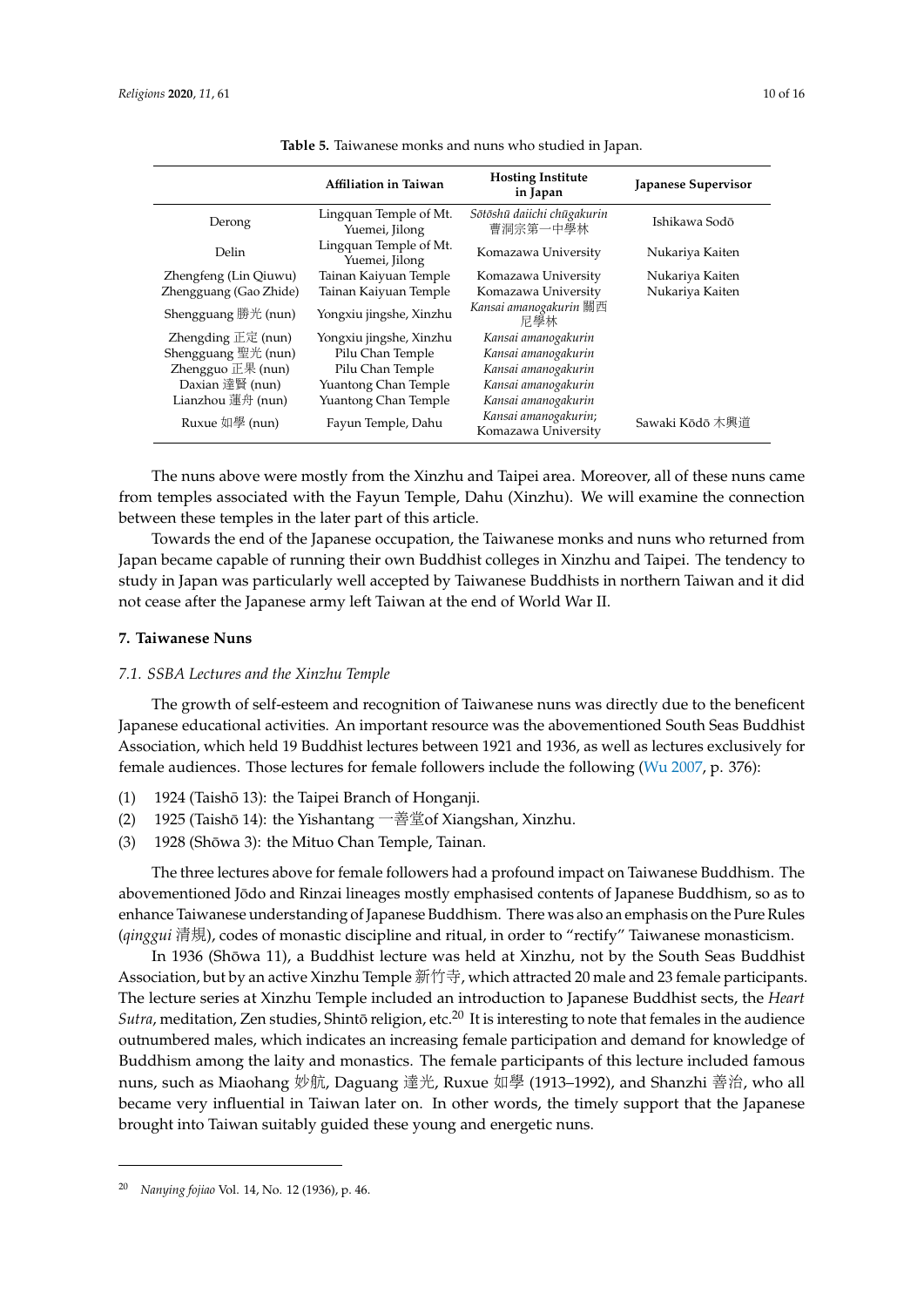#### *7.2. Master Jueli*

A prime figure in promoting the education for female monastics is Chan Master Jueli 覺力 (1881–1933) from Yongquan Temple of Mt. Gu, Fujian Province [\(Shi](#page-14-22) [1997,](#page-14-22) pp. 148–49; [D. Shi](#page-14-23) [1999\)](#page-14-23). Following Shanhui and Derong's efforts in establishing Buddhist colleges, Miaoguo 妙果 (1884–1963) invited his master Jueli from Fujian to Taiwan to educate Taiwanese Buddhists. He arrived in Taiwan in 1909 and was soon affiliated with the Sōtō lineage and received a Japanese monk's certificate.

Particularly interesting is the Fayun Temple community, founded by Jueli. After Master Jueli established Fayun Temple in 1913, female disciples at this temple comprised the largest number of female disciples at any temple in Taiwan. By proposing approval and receiving it by the SSBA, Master Jueli hosted a six-month lecture program for female followers at Xiangshan Yishantang, Xinzhu in 1925, as just mentioned in the previous section.<sup>21</sup> A significant fact is that there were four female lecturers, which was rare in Taiwan. The news in the *Nanying fojiao* recorded this event and the names of the four female lecturers.<sup>22</sup>

Later on, Master Jueli participated in building several other female educational institutes, such as the Buddhist Study Group (*Foxue yanjiushe* 佛學研究社) of Fayun Temple and the Academy of Guanyinshan (*Guanyinshan yanjiuyuan* 觀音山研究院). He also assisted a female disciple Miaoqing 妙 清 (1911–1955) in building the Yuantong Chan Temple in Zhonghe (Taipei). Likewise, he helped his female disciple Miaochen 妙<sup>塵</sup> (1887–1954) establish Pilu Temple 毗盧<sup>寺</sup> in Houli (Taizhong). Jueli was particularly proud of these two nunneries. The Yuantong Chan Temple, in particular, attracted almost 100 female followers to its summit.<sup>23</sup> I call all the above institutes members of a 'Fayun Temple community' in the current paper, including: Fayun Temple, Yitong Temple (Yishangtang), Yuantong Chan Temple, and Pilu Temple. All of these institutions that Jueli funded or assisted in funding played an important role in nuns' education in Taiwan [\(Shi](#page-14-24) [2009,](#page-14-24) pp. C1-4; [Su](#page-14-25) [2015\)](#page-14-25). Jueli's efforts turned Fayun Temple and the Xinzhu area into a cradle for female Buddhist education: the earliest five nuns who studied in Komazawa University were all from this Fayun Temple community ( $\bar{O}$  no [2009,](#page-14-15) p. 95). Furthermore, during Jueli's time, 20 female students studied in Japan, and 12 of them came from the Fayun Temple community [\(Wang](#page-14-26) [2014\)](#page-14-26).

## *7.3. Female Education in Southern Taiwan*

The achievements of nuns in Taiwan have become a main feature of Taiwanese Buddhism. Japanese temples, in addition to their other functions, also became Buddhist centres for educating nuns. The Linquan Temple of Mt. Yuemei in northern Taiwan and Chaofeng Temple of Mt. Dagang in southern Taiwan both flourished under the guidance of Japanese Zen lineages, i.e., Sōtō and Rinzai ([H.](#page-14-4) [Shi](#page-14-4) [1999,](#page-14-4) p. 258). These Zen Buddhist temples in Taiwan organised serial lectures for female followers. Important bases for this included the abovementioned Liangfeng Temple of Mt. Dagang (Rinzai), Lingquan Temple of Mt. Yuemei (Sōtō), and Fayun Temple of Dahu (Sōtō).

Particularly noteworthy is that the Sōtō lineage held a six-month serial lecture in 1925, open to both male and female followers, at Lingquan Temple of Mt. Yuemei. Similarly, the Myōshinji sect of the Rinzai lineage also sent two Japanese nuns, Sawaki Kōdō 澤木弘道 and Tōkai Shōdō 東海昌道, to Lianfeng Temple of Mt. Dagang to lead a six-month serial lecture in 1940. This act proves that the Japanese main temple of the Rinzai lineage valued this Mt. Dagang nunnery; the Lianfeng Temple was at that time the most famous nunnery in Taiwan. The curriculum included language education, chanting and recitation of Buddhist scriptures, meditation, the history of Buddhism, monastic regulations, and

<sup>21</sup> The Yishantang was originally a *Zhaitang*, aka. a branch of the *Zhaijiao* religion. After meeting Master Jueli, the lay female owner Jueming 覺<sup>明</sup> converted to Buddhism and then renamed it as Yitong Temple <sup>一</sup>同寺.

<sup>22</sup> *Nanying fojiao*, Vol. 3, No. 4 (1925). Also see a discussion on the significance of this event in [\(Su](#page-14-25) [2015,](#page-14-25) p. 41).

This information was conveyed from an oral conversation with Ven. Xinghong 性宏, the current abbot of Yuantong Chan Temple on November 22, 2019.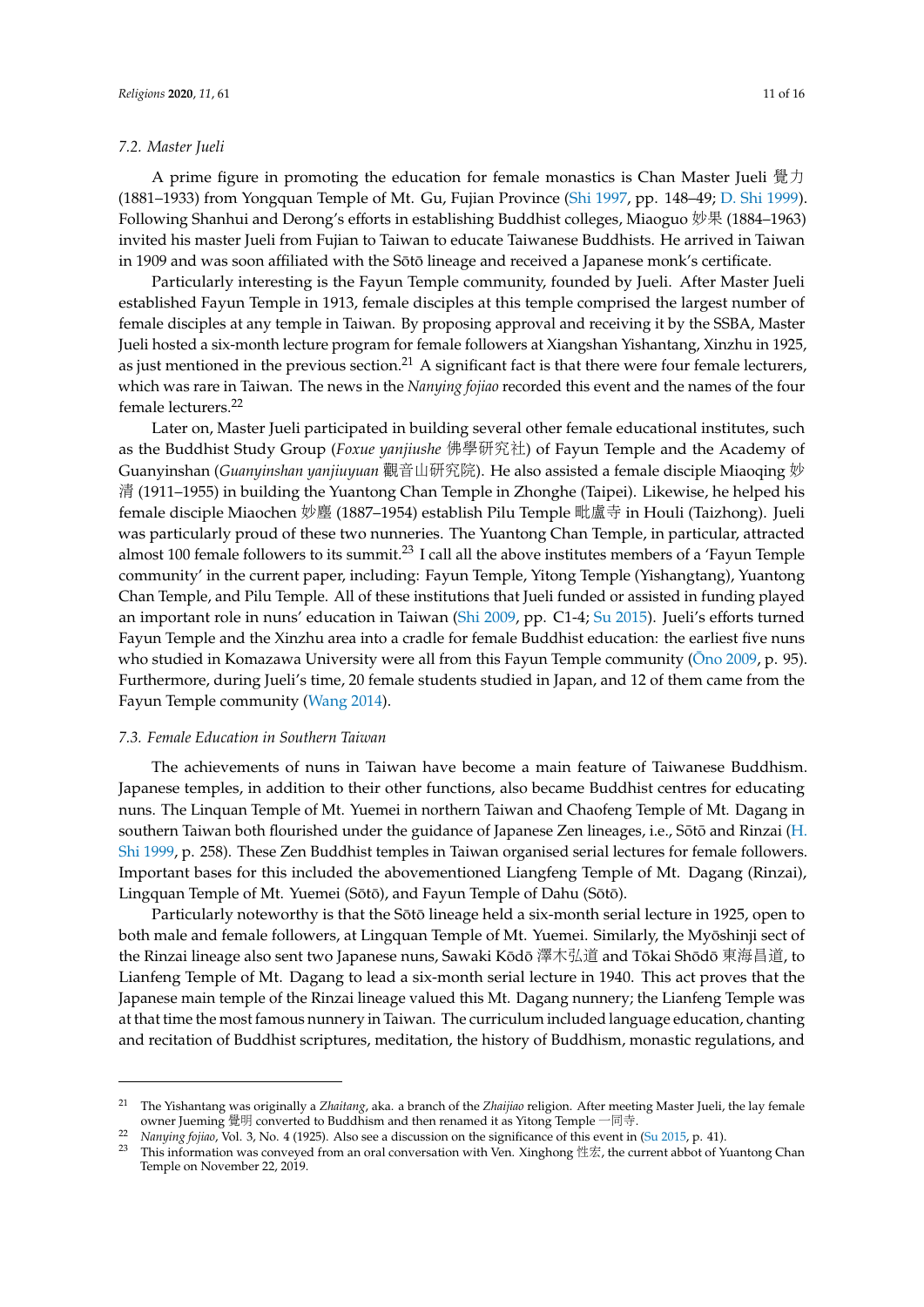sewing.<sup>24</sup> These courses were mostly identical with what was offered at Japanese nunneries. The instruction language in Taiwan was Japanese, an intentional decision aiming to elevate Taiwanese nuns' Japanese language levels. These two nuns gave lectures in Taiwan continuously, until the time when the Japanese colonial government stepped down. Tōkai Shōdō thereupon left Taiwan with the Japanese army. In contrast, Sawaki Kōdō decided to stay and applied for Taiwanese residency, residing in Pingdong.

One of the established Buddhist colleges, the Fayunsi Buddhist College founded by Master Jueli, saw in this period several of its respected nuns go to Japan for study. Upon their return to Taiwan, they played important roles. Meanwhile, Tokai Gisei, representing the Rinzai lineage, set up the ¯ Dagangshan Buddhist College at Chaofeng Temple.

The Chaofeng Temple was closely connected to the Dongshan Temple in Pingdong, the former Rinzai Pingdong branch from 1925. The Dongshan Temple played an important role in nuns' education in Taiwan. The first director of the Dongshan branch was Tōkai Gisei, and Chen Quanjing 陳銓淨 was second. It was renamed Dongshan Chan Temple in 1936. Sawaki Kodō and Tokai Shodō moved there in 1942. After World War II, Shi Yuanrong <sup>釋</sup>圓<sup>融</sup> from Mt. Dagang Longhu'an 龍湖<sup>庵</sup> Nunnery moved there to look after the temple, and from then on, Dongshan Chan Temple gradually became a nunnery. This important nunnery nourished a remarkable number of influential nuns in Taiwan. The well-known disciples of Yuanrong included Tianyi 天乙, Tianji 天機, and Tianchan 天禪. Tianyi then had an outstanding disciple, Wuyin 悟因, who founded the Luminous Nunnery (*Xiangguang nisengtuan* 香光尼僧團). Many of these female disciples went to study in Japan. Beginning with Tokai ¯ Gisei inviting Sawaki Kōdō and Tōkai Shōdō to give the six-month course at Liangfeng Temple Temple, and leading up to the time of Yuanrong's arrival, nuns' education in Taiwan greatly advanced.

#### **8. Concluding Remarks**

Overall, during the Japanese occupation of Taiwan, the Japanese lineage most influential to Buddhist education in Taiwan was the Sōtō lineage, its activities mostly occurring in Taipei. Most major temples in Taipei were affiliated with the Sōtō lineage. The Jōdo shinshū was the most influential lineage in lay education as well as aboriginal activities. As for the Rinzai lineage, their main area of influence was in southern Taiwan, with Tainan Kaiyuan Temple as its main centre. The other lineages came later to Taiwan. Gradually, these Japanese Buddhists reached out to Taiwanese residents. Among the Japanese Buddhist educational institutes in Taiwan, the most developed institution was Sōtō's Taiwan Buddhist Middle School, and the second was Rinzai's Zhennan Buddhist Middle School. Both were initiated by Taiwanese monks in collaboration with Japanese Buddhists. Judging by the outcomes of history, this collaboration model was not always successful when encountering the interference of politics. In contrast to the tension between the Sotō and the Rinzai Buddhist Middle Schools that were in competition most of the time, the South Seas Buddhist Association used specially scheduled seminars and lectures to provide resources for education. Despite being less structured than the Buddhist Middle Schools, this model indeed encouraged Buddhist learning in Taiwan. The Pure Land lineage began its activities later than the other two, but caught up rapidly under the efficient management of Hashimoto Teitō. Thirty-seven branches were built to conduct lay Buddhist education, youth programs, women's associations, and Sunday schools. Achievements of the Pure Land lineage in Taiwan included operating the well-known Taiwan Business College and the Minglun School, and various undertakings in aboriginal areas. While one sees that the Japanese Zen and Pure Land communities tend to adopt different approaches to their monasticism and monastic education, all of these lineages established institutions for monastic education, as well as lay educational programs given by monastics. The Japanese models strengthened lay-monastic interaction through Buddhist education in Taiwan during the Colonial Period.

<sup>24</sup> *Nanying fojiao* Vol. 18, No. 8 (1940), p. 33.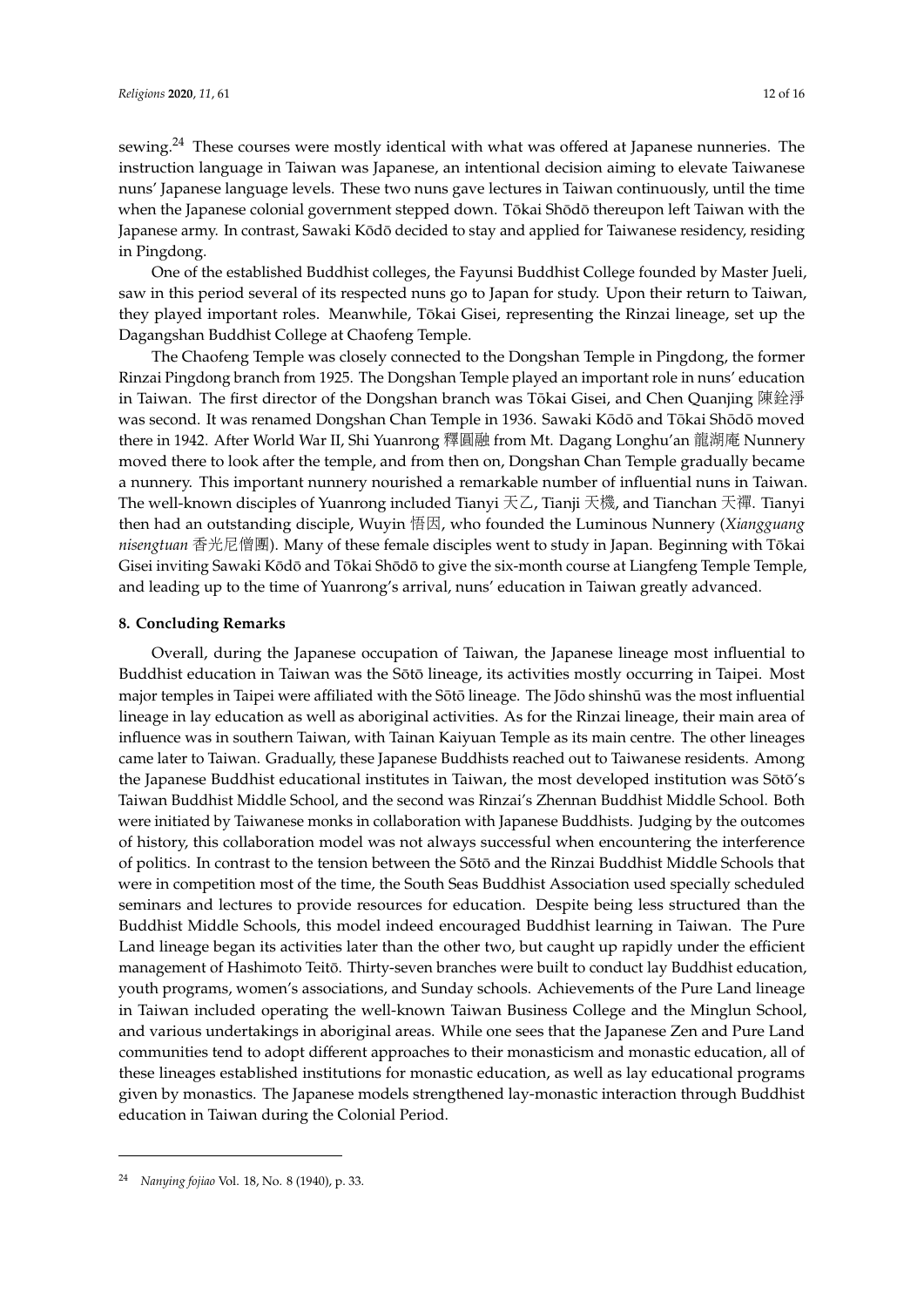After World War II, together with the great economic depression, Honganji's finances were downgraded and it gradually stopped its activities in Taiwan. Likewise, other Japanese sects had financial issues, such that overseas activities became more difficult. After the Nationalist Party arrived to Taiwan, the shift of political power made Japanese activity in Taiwan much more difficult. These were the factors confining the development of Japanese Buddhism in Taiwan. One should be reminded that the mainland connection, primarily that of Yongquan Temple on Mt. Gu, was never interrupted during the Japanese occupation of Taiwan. For these reasons, it was easier for Taiwanese Buddhists to cut off the Japanese ties after the World War II.

Development of the education of Taiwanese nuns is an important feature of Taiwanese Buddhism. During the Japanese occupation, Taiwanese Buddhist communities that developed under Japanese guidance were mainly Lingquan Temple on Mt. Yuemei and Dahu Fayun Temple. The latter temple, under the leadership of Abbot Jueli, attracted a great number of female sangha members. Similarly, the Chaofeng Temple on Mt. Dagang was the most vigorous Buddhist hub in southern Taiwan. The Rinzai lineage's Myoshinji sect sent two Japanese nuns to deliver lectures at the Chaofeng Temple for ¯ six months. The arrival of Sawaki Kōdō and Tōkai Shōdō at the Chaofeng Temple paved the way for the remarkable development of the Dongshan Chan Temple, where the nun Yuanrong nurtured numerous female disciples. Taiwanese monastics who studied in Japan included both monks and nuns. The continuity of Japanese Buddhist traditions in Taiwan and the enduring presence of active female participation in Taiwanese Buddhism suggests the need for further research on later periods. It is at least evident that models for education and the emphasis on monastic education began with the Japanese schools.

The religious policies of the colonial government shaped the direction of Buddhist education in Taiwan during this period of Japanese occupation. After the Xilai'an Incident, the Japanese government became more controlling and the South Seas Buddhist Association was established so as to re-educate Taiwanese Buddhists. After the Marco Polo Bridge Incident, more intense control of local Taiwanese temples was carried out, resulting in further integration between Japanese Buddhism and Taiwanese communities. Furthermore, while the Japanese sects supported Taiwanese Buddhist communities of practitioners, an obvious pattern of regional difference occurred: the Sotō lineage concentrated its activities in the North, whereas the Rinzai lineage did so in the South. The Pure Land lineage, in contrast, spread out to aboriginal villages all over the island. This paper cannot exhaustively represent the complex picture of Taiwanese Buddhism during the Japanese occupation, but it can serve as part of the foundation of knowledge for further study on Taiwanese, Chinese, and even East Asian Buddhism, during this pivotal historical period.

**Funding:** This research was funded by the Taiwan Ministry of Science and Technology (grant number: 108-2410-H-030-084-).

**Conflicts of Interest:** The author declares no conflict of interest.

#### **References**

- <span id="page-12-1"></span>Birnbaum, Raoul. 2007. The Deathbed Image of Master Hongyi. In *The Buddhist Dead: Practices, Discourses, Representations*. Edited by Jacqueline Stone and Bryan Cuevas. Honolulu: University of Hawai'i Press, pp. 175–207.
- <span id="page-12-2"></span>Chen, Bing <sup>陳</sup>兵, and Zimei Deng <sup>鄧</sup>子美. 2003. *Ershi shiji zhongguo fojiao* <sup>二</sup>十世紀中國佛教. Taipei: Xiandaichan chubanshe. First published 2000.
- <span id="page-12-4"></span><span id="page-12-3"></span>Clart, Philip, and Charles Jones, eds. 2003. *Religion in Modern Taiwan*. Honolulu: University of Hawai'i Press.
- Fan, Chunwu <sup>范</sup>純武. 1999. Riben fojiao zai rizhi shiqi Tawan fanjie de bujiao shiye—yi zhenzong benyuansi pai wei zhongxin de kaocha <sup>日</sup>本佛教在日治時期台灣蕃界的佈教事業—以真宗本願寺派為中心的考察. *Yuan Kuang Journal of Buddhist Studies [Yuangang xuebao]* 4: 253–79.
- <span id="page-12-0"></span>Goodell, Eric. 2008. Taixu's Youth and Years of Romantic Idealism, 1890–1914. *Chung-Hwa Buddhist Journal* 21: 77–121.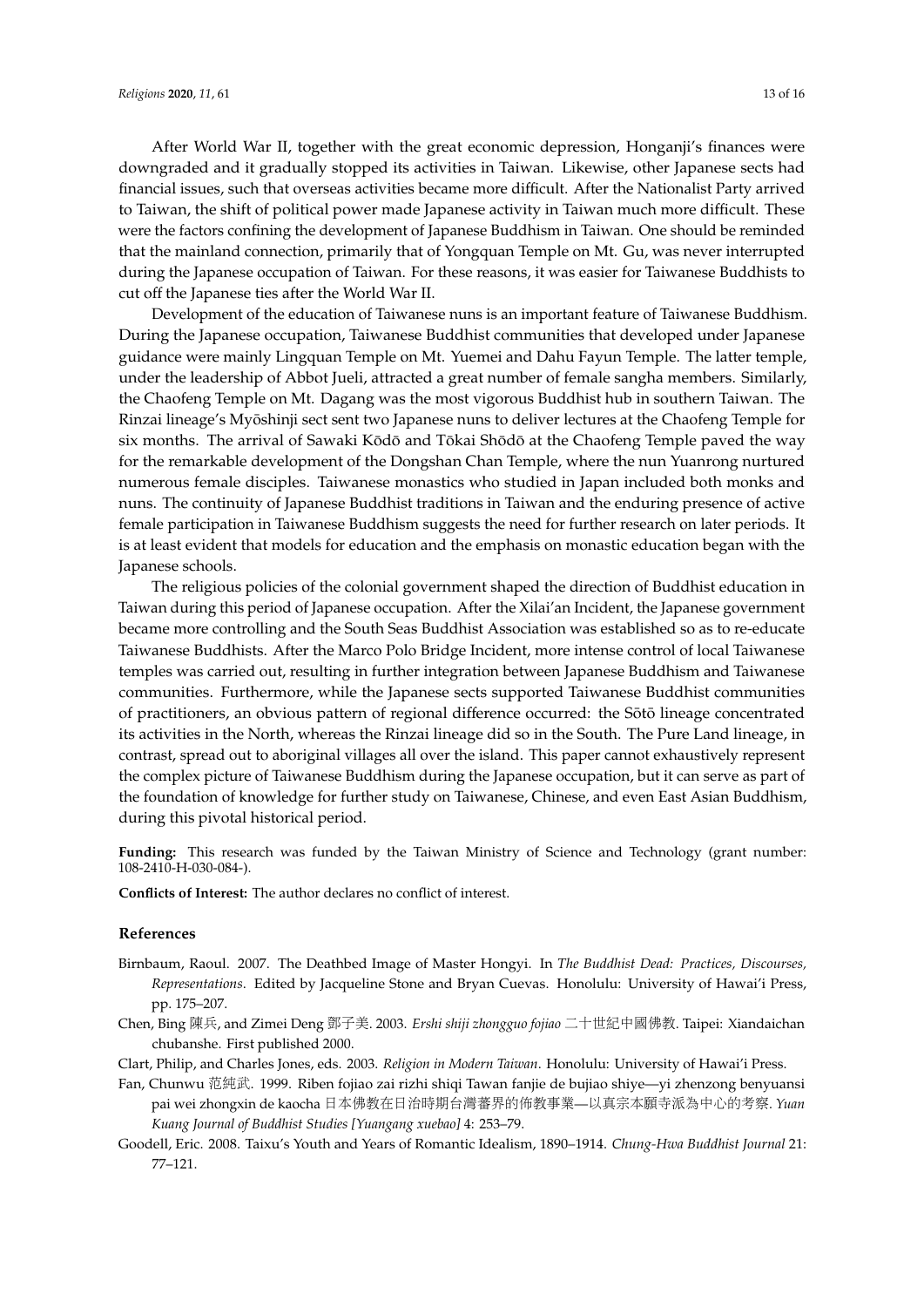- <span id="page-13-15"></span>De Groot, J. J. M. 1903–1904. *Sectarianism and Religious Persecution in China, a Page in the History of Religions*. Amsterdam: J. Miller.
- <span id="page-13-1"></span>Hammerstrom, Erik. 2015. *The Science of Chinese Buddhism: Early Twentieth-Century Engagements*. New York: Columbia University Press.
- <span id="page-13-0"></span>Hou, Kunhong 侯坤宏. 2018. *Taixu shidai: duowei shijiaoxia de minguo fojiao (1912–1949)* 太虛時代:多維視角下的<sup>民</sup> <sup>國</sup>佛<sup>教</sup> (1912–1949). Taipei: Zhengda chubanshe.
- <span id="page-13-13"></span>Huang, Julia. 2009. *Charisma and Compassion: Cheng Yen and the Buddhist Tzu Chi Movement*. Cambridge: Harvard University Press.
- <span id="page-13-2"></span>Ji, Zhe. 2015. Buddhist Institutional Innovations. In *HO4, Modern Chinese Religion II: 1850–2015*. (Handbook of Oriental Studies. Section 4 China). 2 vols. Edited by John Lagerwey, David Ownby, Zhe Ji and Vincent Goossaert. Leiden, The Netherlands: Boston, Massachusetts: Koninklijke Brill, Vol. 2, pp. 729–66.
- <span id="page-13-3"></span>Ji, Zhe, and Philip Liddell. 2005. The Establishment of a Lay Clergy by the Modern Chan Society: Some Logics in the Field of Modern Chinese Buddhism. *China Perspectives* 59: 56–65.
- <span id="page-13-18"></span>Jiang, Canteng <sup>江</sup>燦騰. 1996. *Taiwan fojiao bainianshi zhi yanjiu* 臺灣佛教百年史之究: 1895–1995. Taipei: Nantian chubanshe.
- <span id="page-13-23"></span>Jiang, Canteng. 1999. Guanyu Taiwan jinxiandai fojiao de yanjiu jingyan yu pipan yishi dakewen <sup>關</sup>於台灣近現<sup>代</sup> 佛教的研究經驗與批判意識答客問. *Si yu yan* <sup>思</sup>與<sup>言</sup> 37: 245–59.
- <span id="page-13-4"></span>Jiang, Canteng. 2001. *Riju shiqi Taiwan fojiao wenhua fazhanshi* <sup>日</sup>據時期臺灣佛教文化發展史. Taipei: Nantian chubanshe.
- <span id="page-13-19"></span>Jiang, Canteng. 2002. Taiwan jindai fojiao jiaoyu yange 台灣近代佛教教育沿革. In *Taiwan foxue yuansuo jiaoyu nianjian* 台灣佛學院所教育年鑑. Taipei: Zhonghua foyansuo.
- <span id="page-13-20"></span>Jiang, Canteng. 2003. Rizhi shiqi Gaoxiung fojiao fazhan yu Donghai Yicheng <sup>日</sup>治時期高雄佛教發展與東海宜誠. *The Journal of Chinese Buddhist Studies (JCBS) [Zhonghua foxue xuebao]* 16: 211–31.
- <span id="page-13-16"></span>Jiang, Canteng, and Jianchuan Wang <sup>王</sup>見川, eds. 1994. *Taiwan zhaijiao de lishi guancha yu zhanwang: shoujie Taiwan zhaojiao xueshu yantaohui lunwenji* 台灣齋教的歷史觀察與展望: <sup>首</sup>屆台灣齋教學術討會論文集. Taipei: Xinwenfeng chubanshe.
- <span id="page-13-5"></span>Jones, Charles Brewer. 1999. *Buddhism in Taiwan: Religion and the State, 1660–1990*. Honolulu: University of Hawai'i Press.
- <span id="page-13-6"></span>Kan, Cheng-tzung <sup>闞</sup>正宗. 1999. *Taiwan fojiao yibainian* 臺灣佛教一百年. Taipei: Dongda chubanshe.
- <span id="page-13-22"></span>Kan, Cheng-tzung. 2011. *Taiwan rishi shiqi fojiao fazhan yu huangminhua yundong—huangguo fojiao de lishi jincheng* 臺 <sup>灣</sup>日治時期佛教發展與皇民化運動—「皇國佛教」的歷史進程. Taipei: Boyang chubanshe.
- <span id="page-13-17"></span>Kan, Cheng-tzung. 2013. Riben zhimin shiqi reseng zai Mengjia Longshansi de huodong—yi Zuozuomu Zhenlong ji Caodongzong weili (1895–1901) <sup>日</sup>本殖民時期日僧在艋舺龍山寺的活<sup>動</sup> —以佐佐木珍龍及曹洞宗為例. *Yuan Kuang Journal of Buddhist Studies [Yuangang xuebao]* 33: 198–222.
- <span id="page-13-7"></span>Kan, Cheng-tzung. 2014a. *Taiwan fojiao se zhimin yu hou zhimin* 臺灣佛教的殖民與後殖民. Taipei: Boyang chubanshe.
- <span id="page-13-24"></span>Kan, Cheng-tzung. 2014b. Zhimin fojiao de rentong yu zhanhou zhuanxiang—Wang Zhaolin de kuazhengquan hongfa shiye 殖民佛教的「認同」與戰後「轉向」—王兆麟的跨政權弘法事業. [The Identity of Colonial Buddhism and its Shift after World War II: Wang Zhaolin's Propagation of Buddhism across the Two Regimes]. *Xuanzang Foxue yanjiu* <sup>玄</sup>奘佛學研<sup>究</sup> 21: 29–60.
- <span id="page-13-8"></span>Li, Shiwei 李世偉. 1999. Riju shiqi Zhong Tai fojiao jiaoliu luelun <sup>日</sup>據時期中、台佛教交流略論. *Yuan Kuang Journal of Buddhist Studies [Yuanguang foxue xuebao]* 3: 293–304.
- <span id="page-13-9"></span>Li, Yuzhen 李玉珍. 2016. *Zhanhou Taiwan fojiao yu nuxing* 戰後臺灣佛教與女性. New Taipei City: Boyang chubanshe.
- <span id="page-13-14"></span>Madsen, Richard. 2007. *Democracy's Dharma: Religion Renaissance and Political Development in Taiwan*. Berkeley and Los Angeles: University of California Press.
- <span id="page-13-21"></span>Matsukane, Kimimasa 松金公正. 1999. Guanyu riju chuqi Riben fojiao cojung bujiaoshi de huodong—yi jingtuzong bujiaoshi Qiaoben Dingchuang *Zaidu rizhi* weili <sup>關</sup>於日據初期日本佛教從軍佈教使的活動–以淨土宗佈教使 <sup>橋</sup>本定幢《再渡日誌》為例. *Yuan Kuang Journal of Buddhist Studies [Yuanguang foxue xuebao]* 3: 383–421.

<span id="page-13-10"></span>Minowa, Kenryo¯ <sup>蓑</sup>輪量. 2003. Gendai taiwan bukkyo ni okeru shitei no ikusei ni tsuite ¯ <sup>現</sup>代台教師弟育成. *Ningen bunka: Aichi gakuin daigaku ningen bunka kenkyūsho kiyō* 人間文化: 愛知院大人間文化研究所紀要 18: 69–83.

<span id="page-13-12"></span><span id="page-13-11"></span>Minowa, Kenryō. 2006. Taiwan no gendai bukkyō 台現代教. Paligaku Bukkyō bunkagaku 教文化 20: 1-21.

Nakanishi, Naoki <sup>中</sup>西直樹. 2016. *Shokuminchi taiwan to nihon bukkyo¯* <sup>植</sup>民地台日本教. Kyoto: Sanninsha.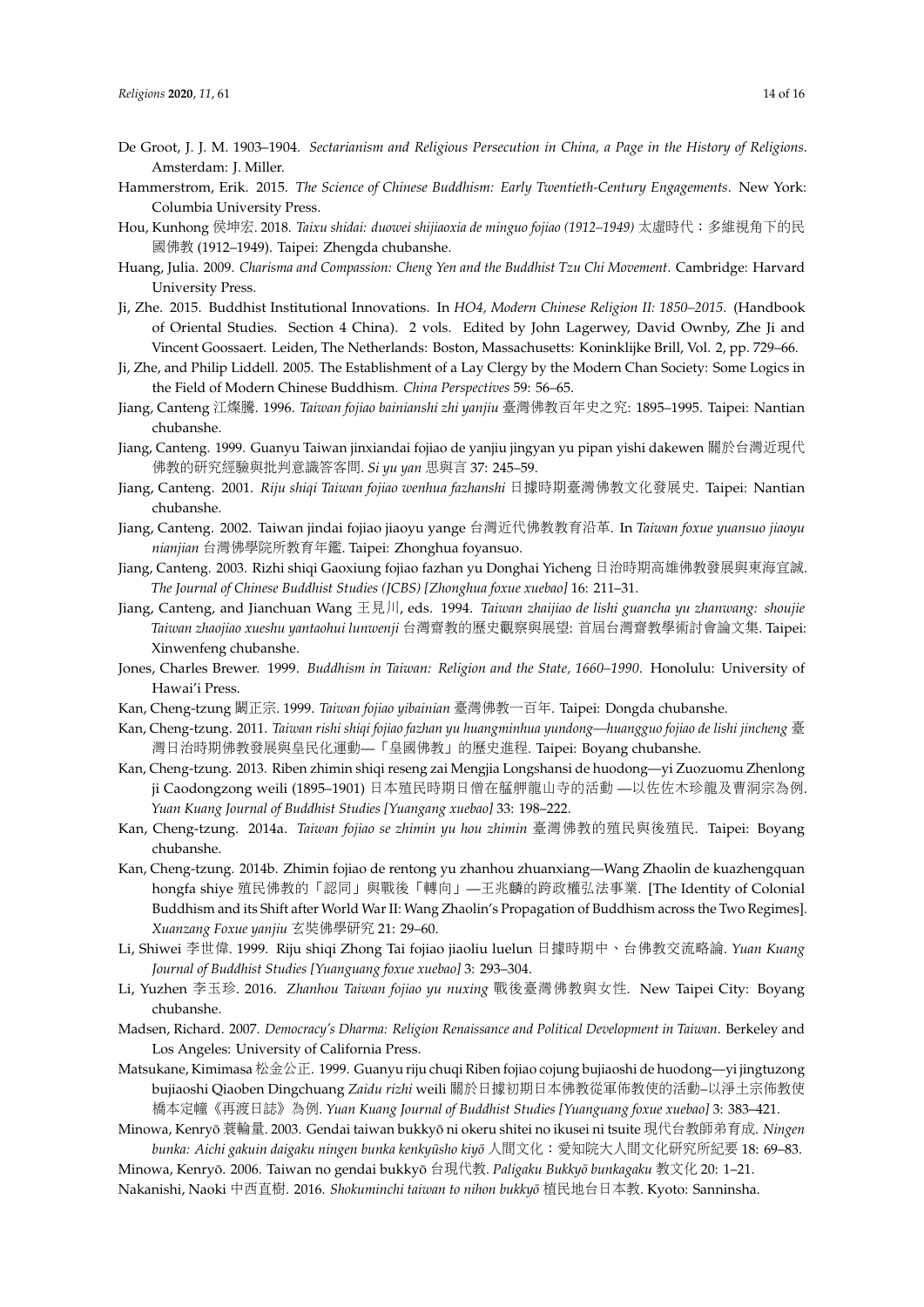- <span id="page-14-17"></span>Öhashi, Sutesaburō 大橋捨三郎. 1935. *Shinshū honpa honganji Taiwan kaikyōshi* 真宗本派本願寺臺灣開教史. Taipei: Shinshū honpa honganji Taiwan betsuin.
- <span id="page-14-15"></span>Ono, Ikuko ¯ 大野育子. 2009. Rizhi shiqi fojiao jingying de jueqi—yi caodongzong juze daxue Taiwan liuxuesheng wei zhongxin <sup>日</sup>治時期佛教菁英的崛起–以曹洞宗駒澤大學台灣留學生為中心 (The Appearance of the Buddhism Elites in the Japanese Taiwan Rule Times by Overseas Taiwanese Students of Sōtō Zen Buddhism Komazawa University). Master's dissertation, Tamkang University History Department, Taipei, Taiwan.
- <span id="page-14-11"></span>Payne, Richard K., and Kenneth K. Tanaka, eds. 2004. *Approaching the Land of Bliss: Religious Praxis in the Cult of* Amitābha. Honolulu: University of Hawai'i Press.
- <span id="page-14-3"></span>Rintzinger, Justin. 2017. *Anarchy in the Pure Land: Reinventing the Cult of Maitreya in Modern Chinese Buddhism*. Oxford: Oxford University Press.
- <span id="page-14-22"></span>Shi, Chanhui <sup>釋</sup>禪慧. 1997. *Jueli chanshi nianpu* 覺力禪師年譜. Taipei: Sanhui jiangtang.
- <span id="page-14-23"></span>Shi, Daocheng <sup>釋</sup>道成. 1999. Jueli chanshi jiqi paixia yanjiu 覺力禪師及其派下研究. Master's thesis, Yuanguang Buddhist College, Taipei, Taiwan.
- <span id="page-14-13"></span>Shi, Huiyan <sup>釋</sup>慧嚴. 1998. Riben caodongzong yu Taiwan fojiao senglu de hudong <sup>日</sup>本曹洞宗與台灣佛教僧侶的 <sup>互</sup>動. *The Journal of Chinese Buddhist Studies (JCBS) [Zhonghua foxue xuebao* <sup>中</sup>華佛學學報*]* 11: 119–53.
- <span id="page-14-4"></span>Shi, Huiyan. 1999. Cong taiminri fojiao de hudong kan niseng zai Taiwan de fazhan 從台閩日佛教的互動看尼<sup>僧</sup> <sup>在</sup>台灣的發展. *The Journal of Chinese Buddhist Studies (JCBS) [Zhonghua foxue xuebao]* 12: 249–74.
- <span id="page-14-19"></span>Shi, Huiyan. 2003. Zaijianshi rizhi shidai Taiwan fojiaojie congshi de jiaoyu shiye <sup>再</sup>檢視日治時代台灣佛教界從<sup>事</sup> 的教育事業. *The Journal of Chinese Buddhist Studies (JCBS) [Zhonghua foxue xuebao]* 16: 169–210.
- <span id="page-14-5"></span>Shi, Huiyan. 2008. *Taiwan yu minri fojiao jiaoliushi* 台灣與閩日佛教交流史. Gaoxiong: Chunhui chubanshe.
- <span id="page-14-24"></span>Shi, Huiyan. 2009. 1945 nian qian niseng jiaoyu de shikuang 1945年前尼僧教育的實況. In *2009 fojiao sengqie jiaoyu guoji yantaohui—xiandai nisengqie jiaoyu de huigu yu qianzhan* <sup>2009</sup>佛教僧伽教育國際研討會—現代尼僧伽教育 的回顧與前瞻. Taipei: Longshansi.
- <span id="page-14-25"></span>Su, Mei-Wen 蘇美文. 2015. Shi yiqie nuzi tongqu zhengjue: riju shiqi Jueli fashi dui fojiao nuxing jiaoyu zhi tuidong使一切女子同取正覺:日據時期覺力法師對佛教女性教育之推動. *Journal of China University of Science and Technology [Zhonghua keji daxue tongshi jiaoyu xuebao]* 6: 37–76.
- <span id="page-14-6"></span>Tainaka, Chizuru 胎中千鶴. 2008. *Sōgi no chikuminchi shakaishi: teikoku nihon to Taiwan no "kindai"* 葬儀植民地社史: <sup>帝</sup>日本台「近代」. Tokyo: Fukyosha.
- <span id="page-14-12"></span>Tsukamoto, Zenryū 塚本善隆. 1949. Rakyō no seiritsu to ryūden ni tsuite羅教成立流傳. *Journal of Oriental Studies [Toh¯ o gakuh ¯ o] ( ¯* Kyoto*)* 17: 11–34.
- <span id="page-14-7"></span>Wang, Jianchuan <sup>王</sup>見川. 1999a. Luelun riseng Donghai Yicheng jiqi zaitai zhi fojiao shiye 略論日僧東海宜誠及<sup>其</sup> <sup>在</sup>臺之佛教事業. *Yuan Kuang Journal of Buddhist Studies [Yuanguang foxue xuebao]* 3: 357–82.
- <span id="page-14-16"></span>Wang, Jianchuan <sup>王</sup>見川. 1999b. Luelun riju shiqi de Tainan Kaiyuansi 略論日據時期的台南開元寺. *Yuan Kuang Journal of Buddhist Studies [Yuanguang foxue xuebao]* 4: 279–92.
- <span id="page-14-20"></span>Wang, Jianchuan 王見川, and Shiwei Li 李世偉. 1999. Riju shiqi Taiwanfojiao de rentong yu xuanze—yi zhongtai fojiao de jiaoliu wei shijiao <sup>日</sup>據時期台灣佛教的認同與選擇—以中台佛教的交流為視角. In *Taiwan de zongjiao yu wenhua*. Taipei: Fuyang wenhua chubanshe, pp. 29–67.
- <span id="page-14-26"></span>Wang, Xuanping <sup>王</sup>宣蘋. 2014. Rizhi shiqi liuxue riben de niseng <sup>日</sup>治時期留學日本的尼僧. MA dissertation, Taiwan Normal University. Institute of History of Taiwan, Taipei, Taiwan.
- <span id="page-14-8"></span>Washimi, Sadanobu 鷲見定信. 1985. Jōdoshū no taiwan fukyō 土宗台布教. *Bukkyō bunka kenkyū* 教文化研究 30: 101–17.
- <span id="page-14-1"></span><span id="page-14-0"></span>Welch, Holmes. 1967. *The Practice of Chinese Buddhism, 1900–1950*. Cambridge: Harvard University Press.
- <span id="page-14-2"></span>Welch, Holmes. 1968. *The Buddhist Revival in China*. Cambridge: Harvard University Press.
- Welch, Holmes. 1972. *Buddhism under Mao*. Cambridge: Harvard University Press.
- <span id="page-14-9"></span>Wen, Guoliang 溫國良. 1999. Riju chuqi riben zongjiao zai tai bujiao gaikuang—yi zongdufu minzhengbu diaocha wei zhongxin日據初期日本宗教在臺布教概況—以總督府民政部調查為中心. *Taiwan wenxian* 臺灣文<sup>獻</sup> 50: 211–31.
- <span id="page-14-21"></span>Wu, Minxia <sup>吳</sup>敏霞. 2007. *Riju shiqi de Taiwan fojiao* <sup>日</sup>據時期的台灣佛. Taizhong: Taiping Ciguangsi.
- <span id="page-14-18"></span>Xiqing Xu <sup>許</sup>錫慶, trans. 2010, *Taiwan jiaoyu yangeshi* 臺灣教育沿革誌. Taipei: The Taiwan Historica [Guoshiguan Taiwan wenxianguan], From Japanese: *Taiwan kyōiku engakushi*, Edited by the Ministry of Taiwan, Taipei.
- <span id="page-14-10"></span>Yan, Shangwen <sup>顏</sup>尚文, ed. 2008. *Taiwan fojiao yu hanren chuantong xinyang yanjiu* 臺灣佛教與漢人傳統信仰研究. Jiayi: The Taiwan Institute for the Humanities, National Chung Cheng University.
- <span id="page-14-14"></span>Zeng, Jinglai 曾景來. 1937. *Kaiyuan chansi jilue* <sup>開</sup>元禪寺記略. *Nanying fojiao* 15: 39–42.